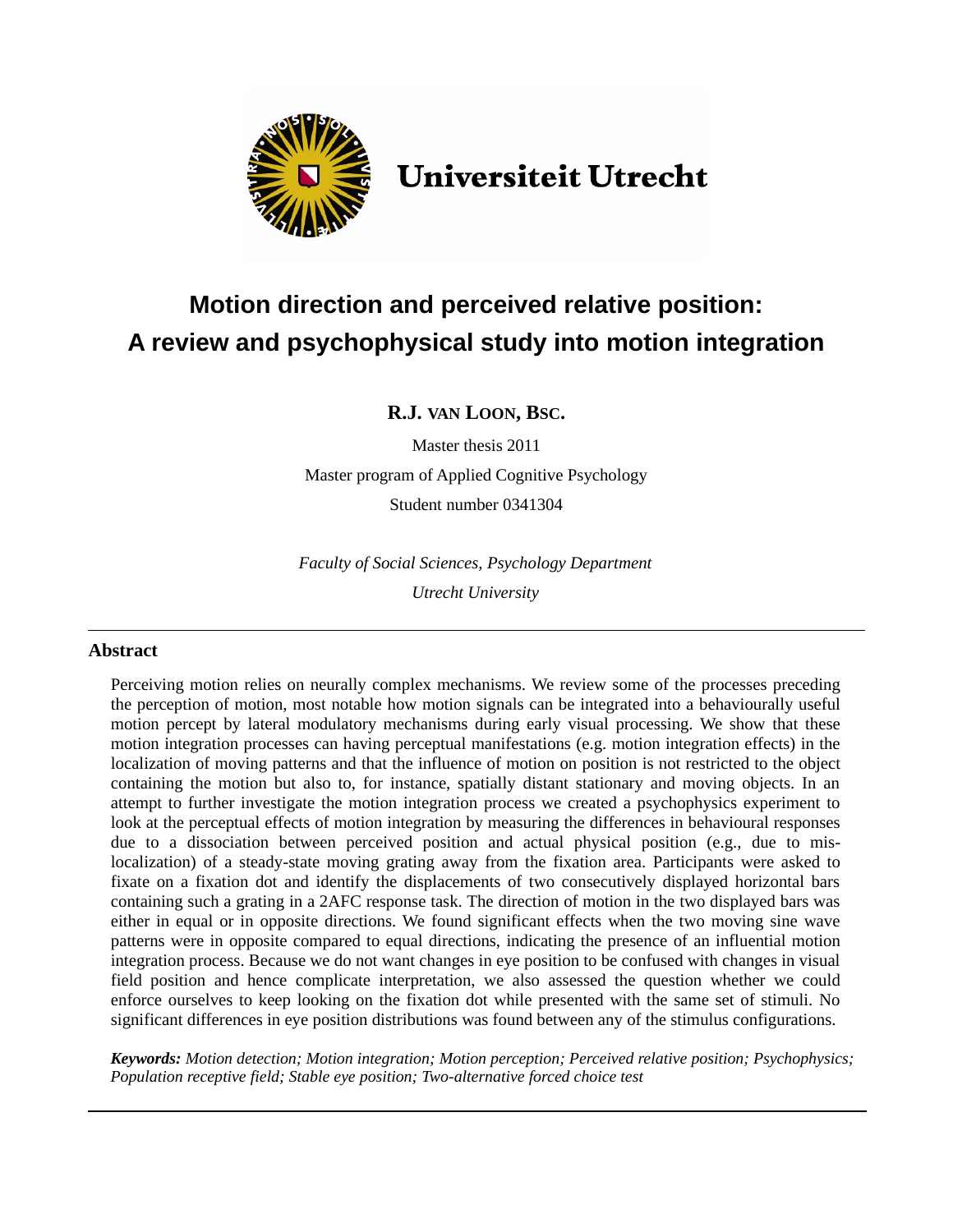Visual perception connects us to the world around us by interpreting surrounding light to useful information. Our world is a dynamic one however, containing objects constantly changing over space and time. Whereas our eyes are only capable of detecting the array of light reflected by these objects, the neural process of motion detection (and ultimately motion perception) is responsible for the perceived speed and direction properties of a moving object and hence facilitates a very important function of visual processing: to respond optimally to motion (Gibson, 1979).

Extracting motion properties from retinal signals leaving our eyes is a computational process because it inherently relies on a number of different cues indicating a spatial relationship within or between an object over time. Our visual system however is built of receptive fields, each one covering just a piece of the visual world (Van Essen & Maunsell, 1982). How and what is it then, that enables us to detect, interpret and perceive motion occurring anywhere in the visual world?

*We will review the apparatus and computations that are thought to underlie these processes. Then, we will show how we can extend our understanding of these processes by investigating specific perceptual effects related to perceived relative positions of stimuli using behavioural responses in a psychophysical experiment.*

## The apparatus of motion and vision

**Early vision –** As light enters our eyes, most of its induced retinal signals project against a structure in the brain called the lateral geniculate nucleus (LGN), a thalamic area. The LGN is seen as the primary relay center for visual information. Cortically, our visual system is organized hierarchically into different visual

areas within the occipital lobe of the brain (V1, V2, etcetera), with V1 being an area where information from the LGN is received and distributed across higher levels (Van Essen & Maunsell, 1982).

The second major region in the visual cortex is the V2 area, receiving information from V1 and relaying it to higher regions. It should be mentioned that information from V1 is not exclusively relayed to higher regions via V2; V1 itself also has many connections to higher regions like V5/MT (for example see review of Douglas & Martin, 2004; Born & Bradley, 2005), indicating that this system is not as hierarchically simple as one might initially think.

Each of these cortical visual areas contains a retinotopic map with neighbouring fields mapped side by side representatively for the visual world. Both V1 and V2 are responsible for detecting the basic localized features of vision like location and orientation (Hubel & Wiesel, 1968; DeValois et al., 1982). Visual processing beyond V2 continues among others in the V3 region, in humans subdivided into V3 dorsal, V3 ventral (VP), V3A (Tootell et al., 1997; Wandell et al., 2007), and an area called V3B (Smith et al., 1998) lateral to V3A. Human V3A appears to be relatively motion-selective (Tootell et al., 1997), and it also seems to be vital in less localized functions like analysing what is going where using form features like contour curvature (Caplovitz & Tse, 2007).

**The V5/MT area –** Visual area 5 (V5), also called visual area MT (middle temporal), is known to play a major role in motion perception but much less localized than previous areas (Zeki et al., 1991; Tootell et al., 1995). Although its hierarchical name as the fifth visual cortical area might suggest it mainly gets its input from areas like the aforementioned V3 region(s), it is actually the V1 area which provides the largest input of visual information to the V5/MT area (Born & Bradley, 2005).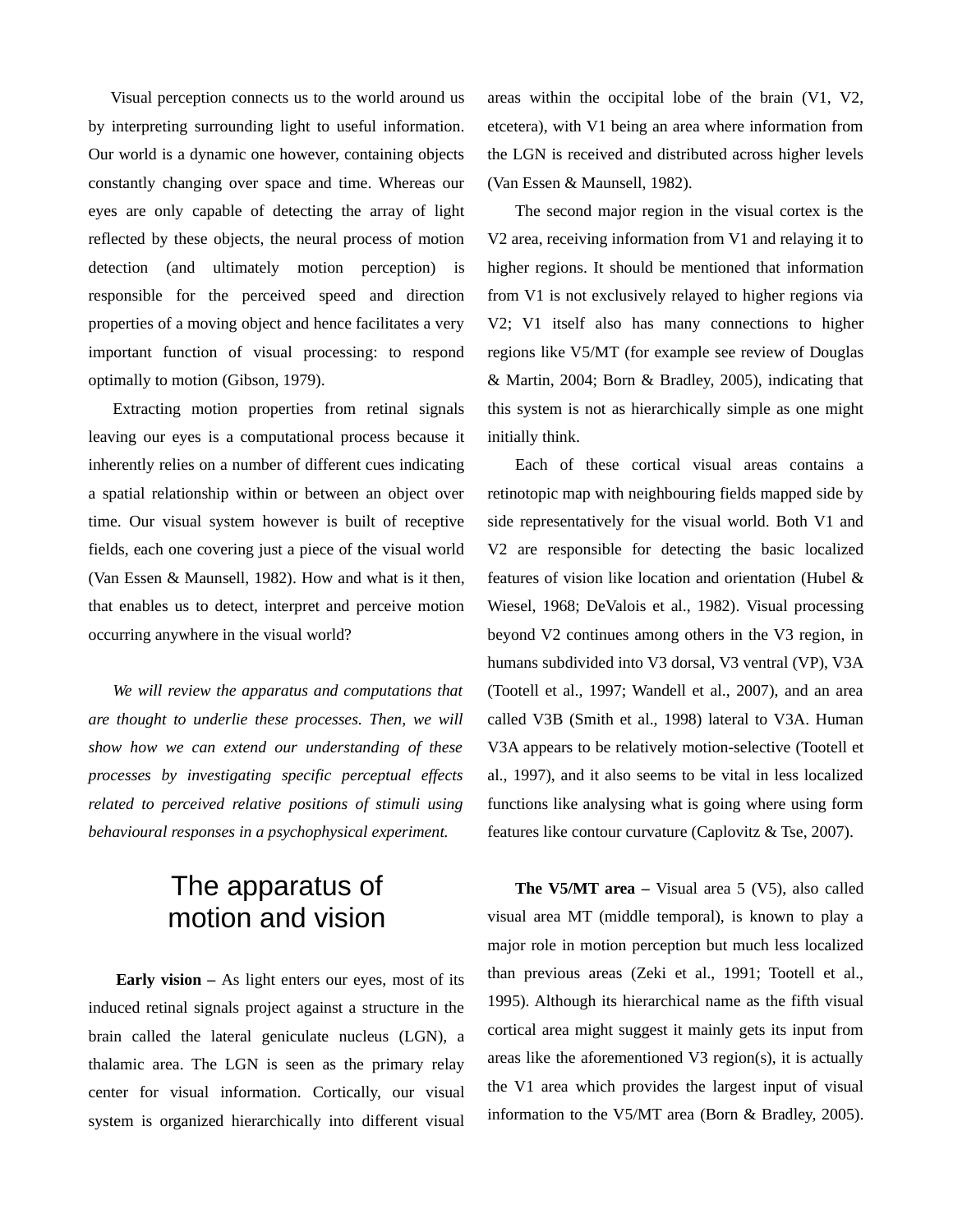

Other studies even show that V5/MT might process some visual information before it reaches V1 (Beckers & Zeki, 1995).

Although the V5/MT area contributes to the global perception of motion, it is not the only region involved. In non-human primates like macaques, most of the output of V5/MT appear to go towards the cortical surrounding areas like the medial superior temporal (MST) areas which also extract motion information and contribute to the computational process of motion perception (Tanaka & Saito, 1989). DeYoe et al. (1996) noted that more research is required in the V5/MT and surrounding areas and gave the MT and adjacent regions the nomenclature MT+.

In an attempt to better identify a human homologue to the macaque MT+ region and to create a retinotopic map of the human MT+ region and its possible subdivisions, Amano and colleagues (2009) found two distinct visual field maps and dubbed them TO-1 and TO-2 (named after their temporal-occipital location in the cortex). The latter had a larger receptive field size as compared to the former, in line with the hierarchical increase in estimated receptive field sizes of the visual cortex.

**The two streams hypothesis –** It is hypothesized that as visual information enters the occipital lobe it follows two distinct pathways or streams (Goodale & Milner, 1992), a controversial but widely accepted distinction.

The first of these streams, the ventral stream, appears to be mainly involved in object recognition (the whatpathway). The other stream, the dorsal stream, is thought to process spatial characteristics (and as such dubbed the where-pathway, see figure 1 for an impression of the cortical flow of the streams and some of the areas involved). Although it has long been thought that these are two very distinct streams, later evidence showed that these pathways do not remain strictly segregated throughout the visual cortex (Sawatari & Callaway, 1996).

Motion is intuitively a phenomenon based on spatial awareness (is it going somewhere, and where is it going?), and is therefore in the literature mostly related to the dorsal stream.

**Local versus global –** Although we have identified the cortical areas involved in vision and motion perception and to some extent found a processing stream that could facilitate some computational underpinnings of motion processing, we still need to bridge the gap as to how it is possible that this apparatus is capable of one of the most important goals of motion processing: recovering global motion (like motion trajectories) from local motion properties in order to facilitate behavioural responses to these movements (Gibson, 1979).

Because we have also shown that the size of the receptive field increases within the visual cortex hierarchy, we might also find some answers here concerning the mechanisms underlying this local-global interaction (see figure 2 for an illustration). To do so, we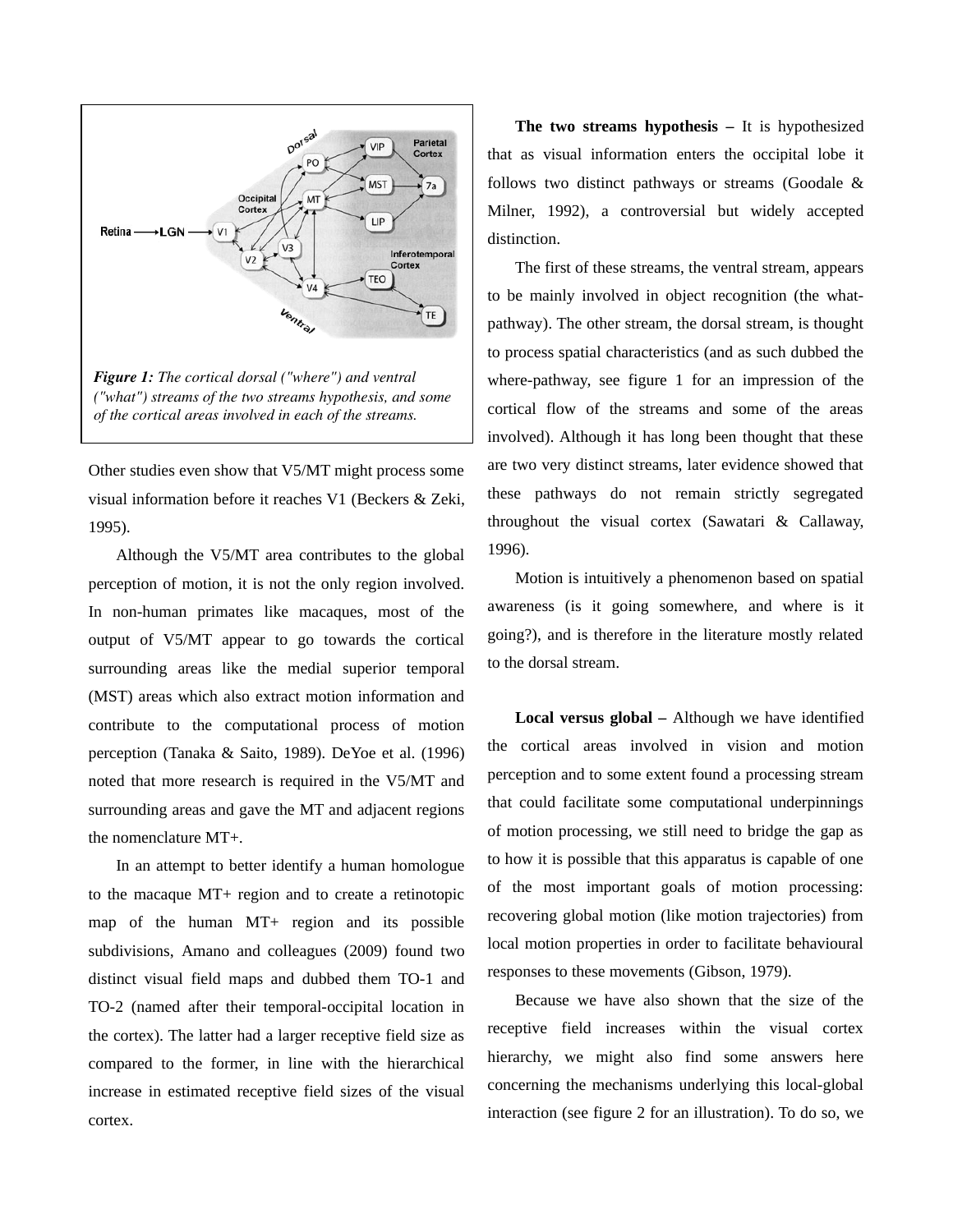

*Figure 2: Simplified schematic diagram of the motion interpretation process succeeding detection; the local properties in the neuronal receptive fields are integrated into a global motion percept.*

first need to look at how we detect motion and then look into how we interpret signals from local motion detectors, a process that is widely thought of as including sequential computational stages.

# First processing stage: detect motion

**Processing retinal image features –** The light falling upon our eyes needs to be encoded somehow into a relatively sparse set of features able to encode for any of the characteristics found in the object in the visual world to allow our brain to efficiently process them (also called sparse coding, see Lennie, 2003 for a strong metabolic argument for such a mechanism). It is thus the task of local (early vision) motion detectors to detect and encode primitive image features (for instance luminance or chrominance), match primitive features into complex features (for instance edges), and detect any spatial and temporal displacement.

Encoding however could occur either before matching or after matching. Psychophysical findings using random-dot cinematography suggests that strong coherent motion percepts can arise from stimuli lacking any spatial features (Williams & Sekuler, 1984), which favours the matching before encoding idea. On the other hand, motion is more likely to be seen between displaced edges of the same orientation than between edges of different orientation (Ullman, 1979), supporting the idea that the complex "edge" features are matched after they have been encoded.

According to these findings, there appear to be two different "ranged" motion detection systems; one that is capable of encoding primitive features and detect small spatiotemporal displacements, and one that is capable of matching more complex features and detecting larger spatiotemporal displacements.

Neurophysiological studies however have shown that the matching that occurs in the motion detectors in early vision (V1) is richer than simply detecting local luminant energy over small displacements, because V1 cells are capable of detecting (one-dimensional) contours in a particular orientation (Hubel & Wiesel, 1968; DeValois et al., 1982). These findings therefore seem to conflict with the idea of two separated systems. Cavanagh & Mather (1982) suggested that there still might be a dichotomy, but of a different kind: one that distinguishes first-order motion (using stimulus attributes like luminance) from second-order motion (using stimulus attributes like texture).

**Computational models –** Some computational models have been proposed that could help us understand this dichotomous problem and which supposedly underlie the motion detection process.

Reichardt (1961) was the first to propose a complete model to explain the computations underlying the motion detectors. He specified a type of cell that could compute a spatiotemporal displacement by comparing the outputs of two luminance-sensitive receptors using a temporal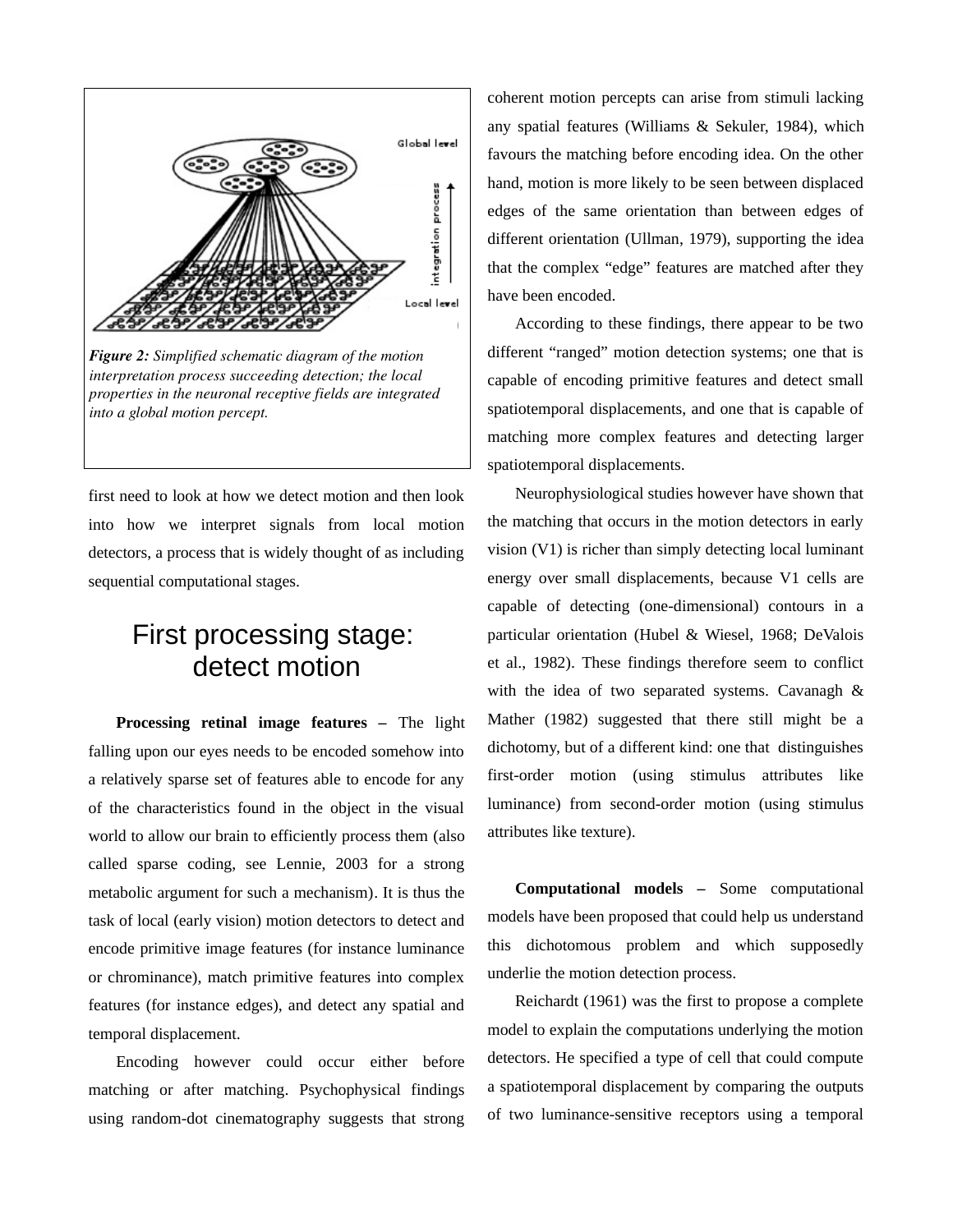

filter (e.g., a temporal delay) between these two outputs and called it a directionally-selective (DS) cell (see figure 3 for an illustration of this relatively simple mechanism). Different DS cells respond to different directions, allowing a population of these cells to respond to a specific direction of movement.

Whereas the Reichardt model uses a "correlational" approach (the amount of luminance in one receptor is correlating with the amount of luminance in another receptor after a time delay), Adelson & Berger (1985) introduced an "energy" approach where motion detection is a result of spatial frequency changes over time. This is accomplished by stacking space-time separable filters, which are filters in which the spatial profile remains the same shape over time but is scaled by the value of a temporal filter.

Van Santen & Sperling (1985) showed algebraically that the Adelson & Berger and Reichardt models are the equivalents of each other, indicating that the computations that underlie both models are formally the same. Because of the difference in usage of spatial and temporal filters, these two models do however suggest a different neural implementation.

# Second processing stage: Interpret motion signals

No matter the precise dichotomy in the motion detection process and no matter how similar the computational implementations of the aforementioned models are, the V1 neurons which are thought to facilitate this motion detection stage still only processes motion signals in an one-dimension manner like orientation selectivity (Hubel & Wiesel, 1968) whereas the retinal surface is two-dimensional. Detected motion caused by an object moving across the retinal surface hence requires a second stage in visual processing to be able to extract two-dimensional properties like the trajectory that an object follows.

How is it then, that we integrate information from primary (one-dimensional) motion detectors to interpret the two-dimensional retinal image?

**Component versus pattern motion –** An example of this motion integration process is the phenomenon that we can perceive a pattern to be moving in a different direction than each of its components. Simple stimuli eluding this phenomenon are "plaid patterns" and are widely studied (i.e. Adelson & Movshon, 1982). Plaid patterns are built by superimposing two drifting gratings,



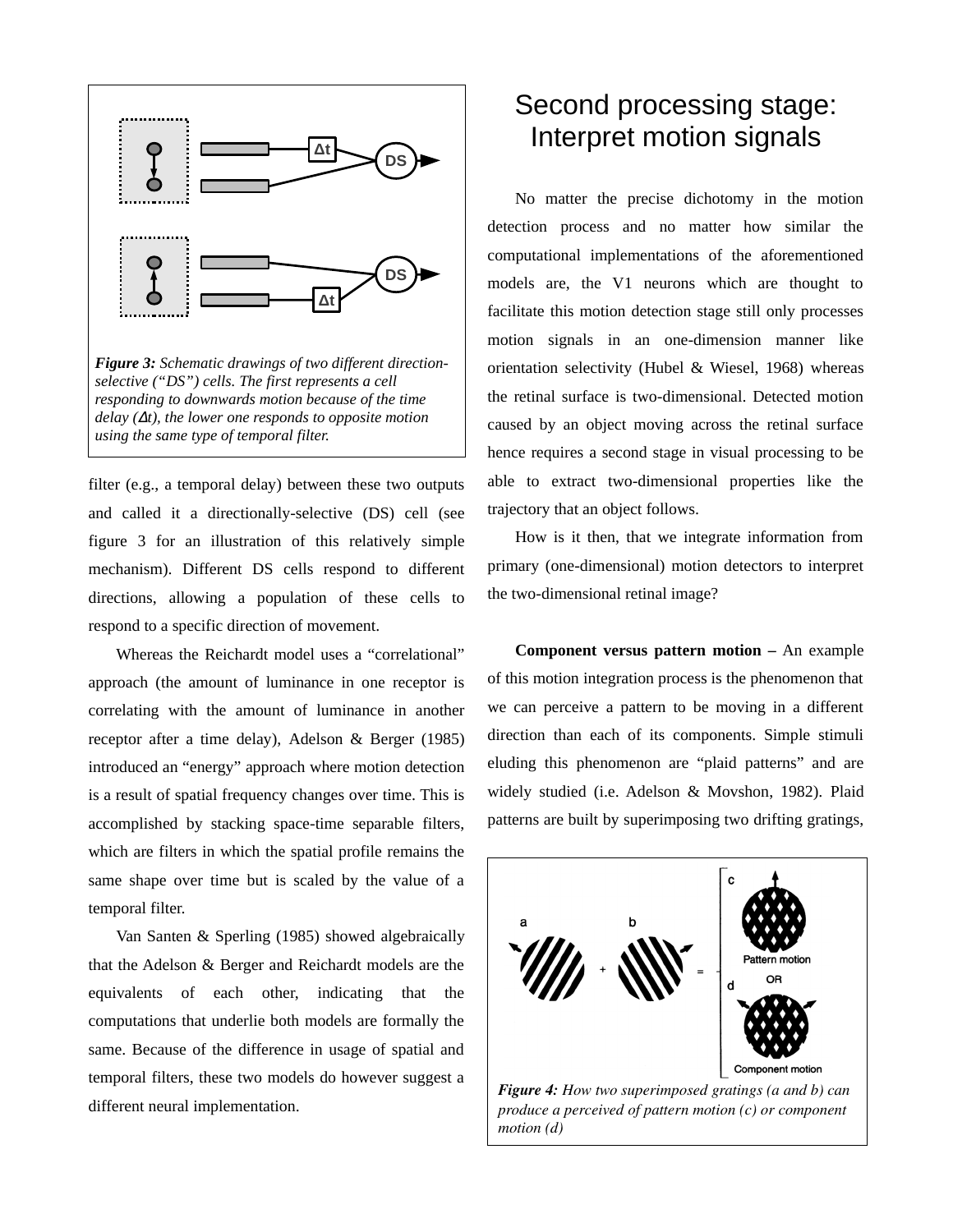resulting in either a percept of a coherently twodimensional pattern movement or two moving onedimensional components depending on a variety of stimulus parameters (see figure 4).

**The intersection of constraints rule –** Being twodimensional, pattern motion can not be detected by the V1 neurons however, because we attributed a small receptive field to this type of neuron earlier on resulting in a V1 neuron only being able to extract the onedimensional velocity component perpendicular to the local line feature inside its receptive field. This problem that the true motion direction is locally ambiguous is also called the aperture problem.

Adelson & Movshon (1982) introduced a simple rule for combining velocity information from components that solves this aperture problem. By intersecting all possible directions of the two components in an aperture, the direction of the pattern motion can be calculated (see figure 5). Their rule, the intersection of constraints (IOC) rule thus not only solves the aperture problem, but also computationally relates pattern direction to component direction.



*Figure 5: The intersection of constraints rule. (a) A single component (moving sinusoidal grating) viewed through an aperture. The motion of the grating is consistent with all motion vectors that fall on the dotted constraint line. (b) Two moving gratings superimposed produce a plaid whose image velocity is unambiguously given by the intersection of the constraint lines for each of the components.*

**Segmentation processes –** Besides being a robust example of a motion integration process, the dichotomy of pattern versus component motion shows us that integration of primary motion detectors is also selective because it could result in two different percepts.

What is it then, that moves? In a natural scene, the trajectories of multiple objects in the three-dimensional world can overlap in the two-dimensional representation of that world on our retina. Yet we are clearly able to determine speed and direction properties for each of these global trajectories.

In this case, simple motion integrating processes are not sufficient for interpreting motion alone, but a segregation process with more global knowledge must also be present.

# Neural implementation of the motion integration process

We have asked the question how our visual processing system is capable of recovering global motion (like motion trajectories) from local motion properties (like orientation). We have seen that our visual processing system is capable of interpreting multiple low-level one-dimensional signals to extract information from the two-dimensional image on our retina. Also, proper motion interpretation appears to require global information of the visual scene to facilitate segmentation processes.

These manifestations of the motion interpretation mechanism shows that we are somehow capable of combining the information of smaller receptive fields (in the early vision apparatus) with information from larger receptive fields (from for instance the MT+ region). What could be the neural circuitry underlying this mechanism?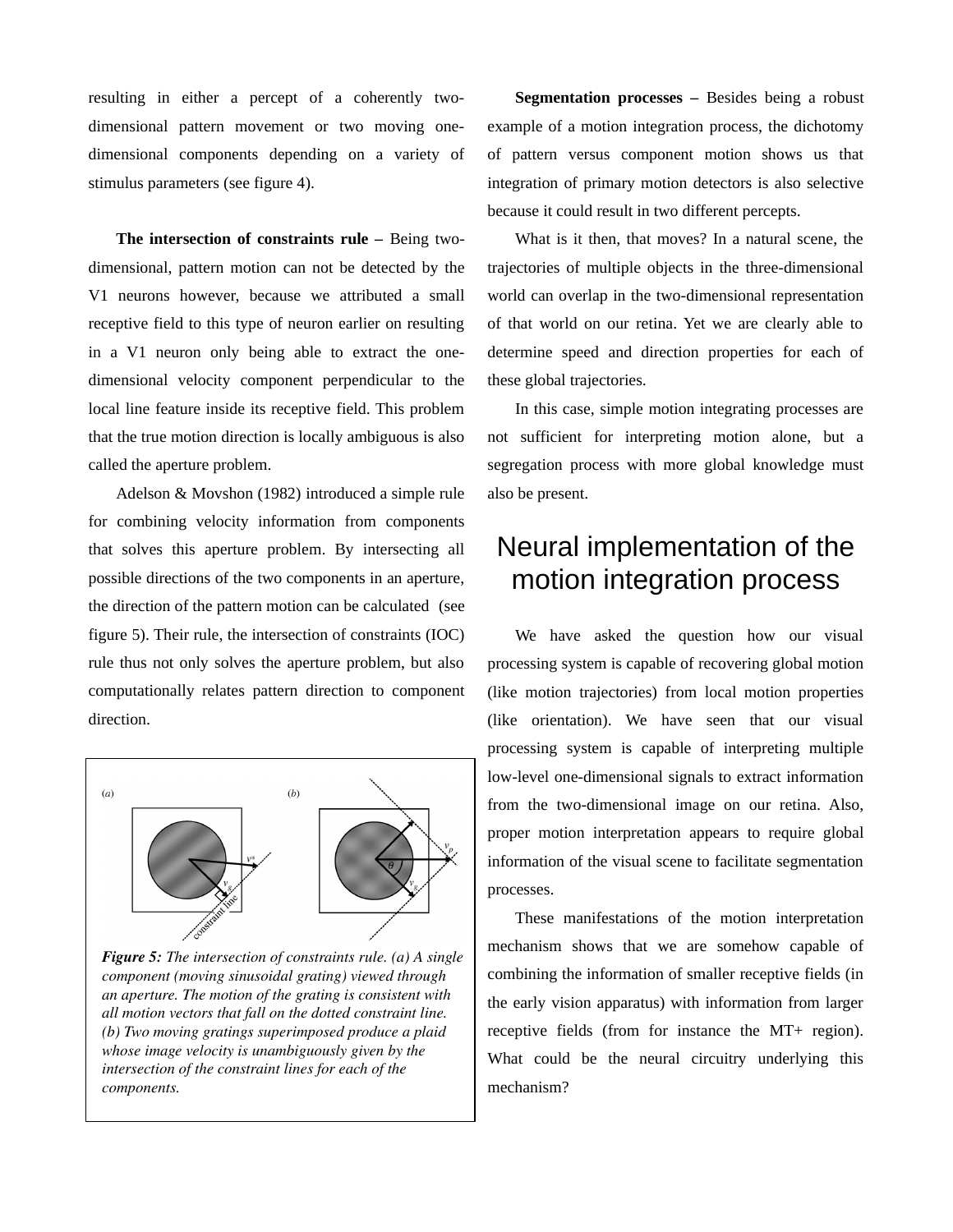**Feedforwarding motion signals –** In line with the component versus pattern motion phenomena, early neurophysiological single-unit research has been conducted to assess where in the cortex motion integration processes takes place. The neurons in V1 as well as a vast majority of the neurons in V5/MT (around 60%) responded to the motion of the individual component gratings in a plaid pattern but not to the overall motion of the plaid pattern; in V5/MT however, roughly 25% of the neurons responded to the direction of the plaid pattern (Movshon et al., 1985; Rodman and Albright, 1989). This indicates that some specific neural events correlate with the integration of motion signals in a hierarchical feedforward fashion from V1 upwards to V5/MT.

**Extending the receptive field –** Another attempt to better understand the cortical implementation of motion integration was made by investigating how outputs of locally tuned detectors are combined to enable elementary spatial contour detection (Field et al., 1993; Kovacs, 1996; Hess & Field, 1999). Similar to the receptive field of a single neuron, an 'association field' of a cortical network was proposed, where an association between motion direction and spatial position supposedly takes place.

In V1, the neighbouring surround of the center of the receptive field of a neuron can have an interaction with that center by facilitating or suppressing the response of the center (Hartline, 1940), facilitating for instance the orientation selectivity which we discussed earlier (e.g., for a review see Angelucci & Bullier, 2003). The region where this center-surround interaction occurs is now also called the classical receptive field.

Stimulating the visual space outside a neuron's classical receptive field cannot evoke a response, but can however modulate that neuron's response when a

stimulus is presented in both its receptive field and its surroundings. This modulation is called the extraclassical receptive field effect and is the result of both neural feedforward as well as feedback mechanisms within the cortical hierarchy (Rao & Ballard, 1999).

**Population receptive field, pRF –** Since these results, motion integration is assumed to at least involve on some some neural feedback modulatory mechanisms between cortical areas, intuitively involving from higher regions like for instance MT+ because these regions have larger receptive fields than the receptive fields of the early motion detectors in V1. More recent published work by Dumoulin & Wandell (2008) describes a new method to estimate both the retinotopic representations and neuronal population receptive field (pRF) sizes in the MT+ region in a more accurate fashion by computing a model of the pRF using responses from a wide range of stimuli presented across visual space. Using this method, we can accurately tell which region of the visual field stimulates which neuronal (or cortical) area.

**Lateral modulatory –** Watamaniuk & McKee (1995) studied motion trajectories occluded only by motion in either the same or different direction as the motion trajectory itself. They found that the mechanism detecting motion trajectories does not reflect the same organization as (other) segmentation processes (which we have previously defined as being critical in the process of motion interpretation), and that the integration of information about motion trajectory must therefore occur in a network of low-level motion detectors independent of these segmentation processes.

These segmentation processes are thought to be working early in visual processing (Braddick, 1988) however, which gave rise to the question how motion integration effects could arise on this level. Watamaniuk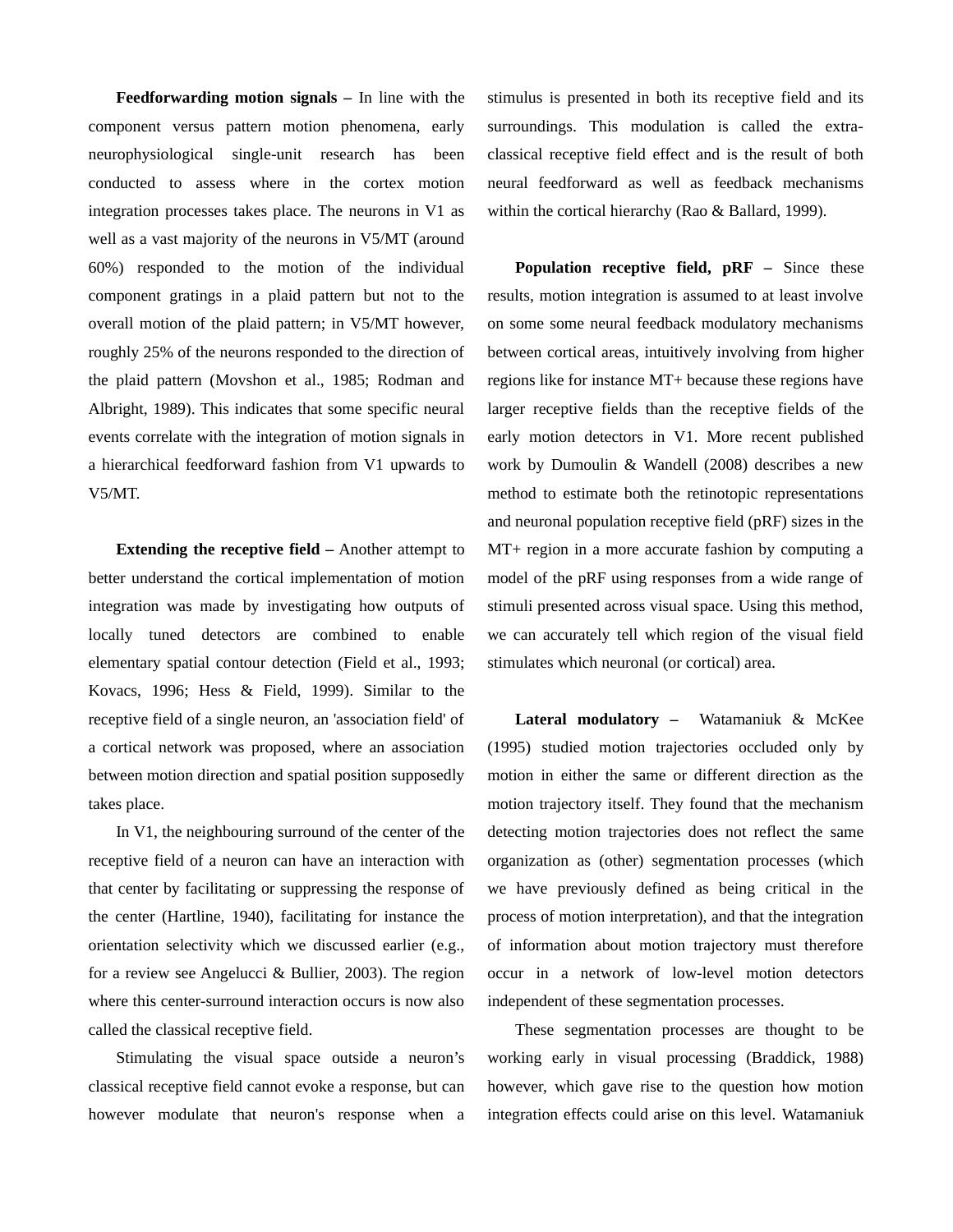and colleagues (1995) found that trajectory motion is highly detectable among noise because local component motion signals are enhanced when motion detectors with similar directional tuning are stimulated in a sequence along their preferred direction. Verghese and colleagues (1999) studied the detectability of brief and extended trajectories and found that there was a non-linear interaction between local motion detectors, as twice the trajectory was more than two times more detectable.

Apparently, local motion detectors feedforward information to other local motion detectors tuned for the same direction of motion. So besides hierarchical feedback modulatory mechanisms, lateral modulatory also appears to be involved in the process of motion integration (see also Angelucci & Bullier, 2003). These results are ground for more research into the exact neural implementation of this process on all levels of visual processing.

# Researching motion integration effects

Since the results of Watamaniuk & McKee (1995) and Watamaniuk and colleagues (1995) more research has been conducted into the effects of motion integration processes on perception, specifically how lateral/feedback neural mechanisms are used to integrate the outputs of local motion detectors.

**Spatial integration using contours –** Whereas the aforementioned research highlights the importance of a form of temporal integration facilitating trajectory extraction, Ledgeway & Hess (2002) used a similar approach to search for a form of spatial integration by investigating the detectability of local steady-state motion signals. Specifically, they were interested if they could investigate the rules that underlie how local motion signals were combined to define spatial contours. They found that contours composed of elements all of which contain motion in the same direction of the contour are less detectable than contours composed of elements which contain motion in line with the contour. Moreover, it was the direction of motion rather than just the axis of motion that was important; equal  $(0^{\circ})$  or exact opposite (180°) motion was more correct detected than motion in any other angle with equal motion performing better than opposite motion.

In subsequent research using the same spatial contours, Ledgeway & Hess (2006) investigated the extent of sensitivity to specific spatial properties (namely spatial frequency and orientation selectivity) of the spatial integration process. They found that the integration process underlying the extraction of contours is very little dependent on the spatial frequency of the stimulus. Interestingly, they found that in contrast to spatial frequency cues, both orientation- and directionbased cues contribute to contour detection.

**Motion and perceived position – A very early** paper by Thorson and colleagues (1969) indicated that there is something strange about the localization of moving patterns. If any of two locations in visual space along an imaginary scale were successively stimulated with a bright dot, the second dot appeared to be displaced almost twice as far on the scale and hence the apparent movement was perceptually considerably displaced. Ramachandran & Anstis (1990) found that a stationary window containing moving patterns can, under some circumstances, be seen to be displaced in position , again indicating that the visual system uses motion systems to determine relative positions. This phenomenon even occurred when that window contained a moving grating and was phased out in the background, so there was no clear information about the location of the borders of the windows that contained the moving patterns.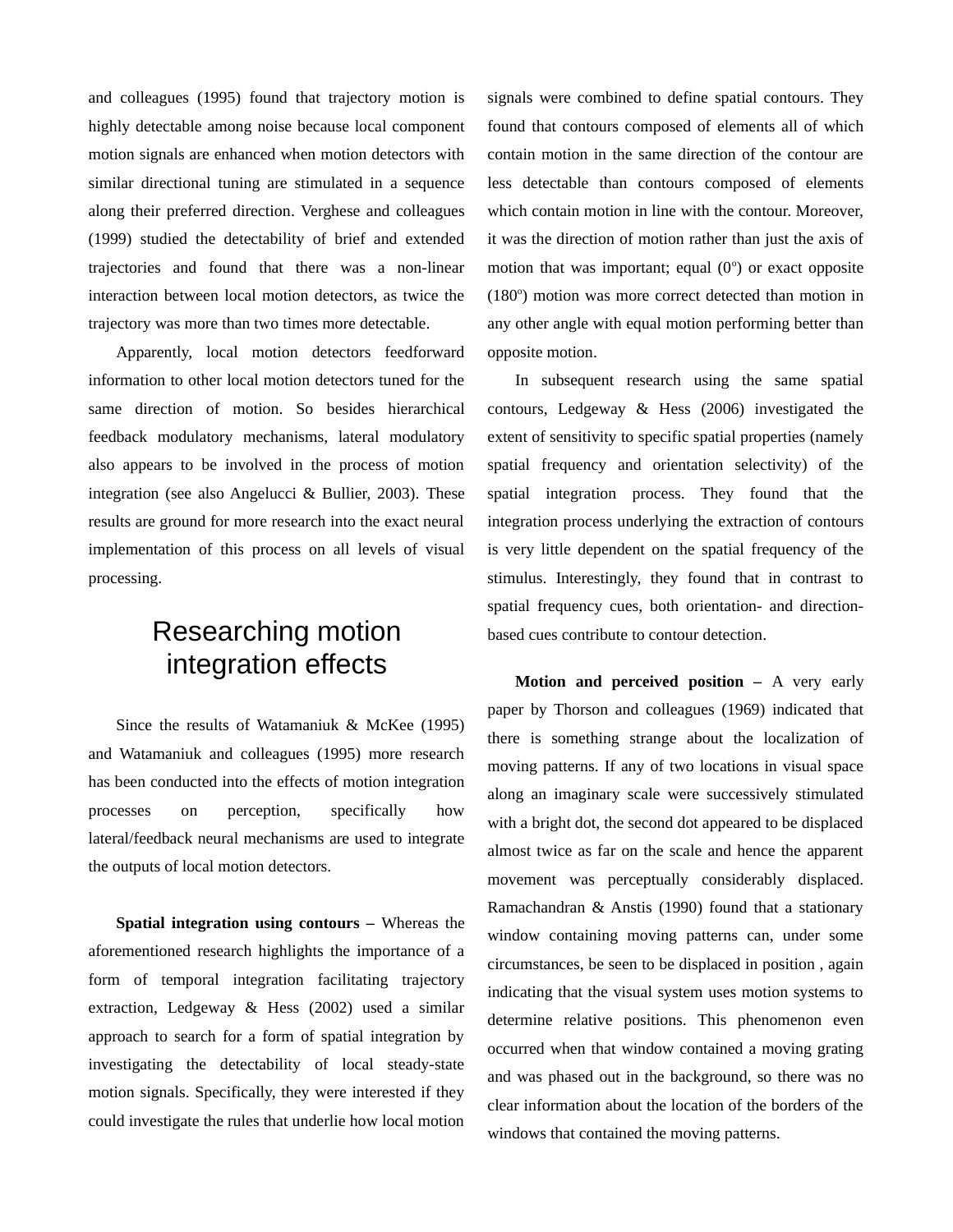Whitney & Cavanagh (2000) provided direct evidence that the localization of a physically and perceptually stationary stimulus depends on motionprocessing mechanisms that are active even at some distance from the stimulus. Apparently, the influence of motion on position is not restricted to the object containing the motion.

Next to that, the position and movements of the eyes are also influencing the perceived position of an object (Ross et al, 1997; Cai et al., 1997). More recent, it was also determined that the motion of another object can alter the perceived position of other moving objects (Whitney & Cavanagh, 2002) which could not be accounted to eye movements.

# Motion direction and perceived relative position

We have seen that there is lateral modulatory involved in the motion integration process because local motion detectors are able to feedforward information to other local motion detectors tuned for the same direction of motion (Watamaniuk & McKee, 1995; Watamaniuk et al., 1995; Angelucci & Bullier, 2003). We also know that in contrast to spatial frequency cues, both orientationand direction-based spatial cues contribute to the perception of motion (Ledgeway & Hess, 2006) and that this is most apparent when the direction of motion is in either equal or exact reversed directions (Ledgeway & Hess, 2002). Also, Whitney & Cavanagh (2000) stated that the influence of motion direction can manifest itself in the perceptually displaced position of stationary stimuli.

**Main psychophysics experiment** – In an attempt to further investigate the motion integration process we use a psychophysics experiment to look at the perceptual effects of motion integration by measuring the differences in behavioural responses due to a dissociation between perceived position and actual physical position (e.g., due to mis-localization) of a steady-state moving grating.

When presented with two consecutively displaced stimuli consisting of such a steady-state moving grating (cf., Ledgeway & Hess, 2002; Ledgeway & Hess, 2006), we can measure their perceived relative positions using a two-alternative forced choice test. It is important that this mis-localization is not the result of changes in the population receptive field size, so we need to construct stimuli such that we keep the aperture where the displacement occurs of constant size. Also, the location of a stimulus on the retina is intuitively of great importance for the perceived position of that stimulus, so we need to make sure that the observers always fixate on a constant location in visual space using a fixation dot in the center of the aperture.

We hypothesize that observers will be perform good in reporting the actual physical relative positions of the two presented bars when they are displaced over a larger part of the stimulus aperture, but that performance drops as soon as the displacement occurs within a smaller part of the stimulus aperture (e.g., when the displacement is small as compared to when the displacement is large). When the amount of displacement drops and ultimately reaches zero degrees, we expect a motion integration process to slowly start to interfere with the perceived displacement, and use the nearby information from the motion direction to make a judgement of the bar's relative displacement.

As a result, we hypothesize that observers will perceive the second bar as more displaced towards the direction of the motion in the second bar when the motion direction in the two bars is in opposite direction, as this appears to be a condition which a large influence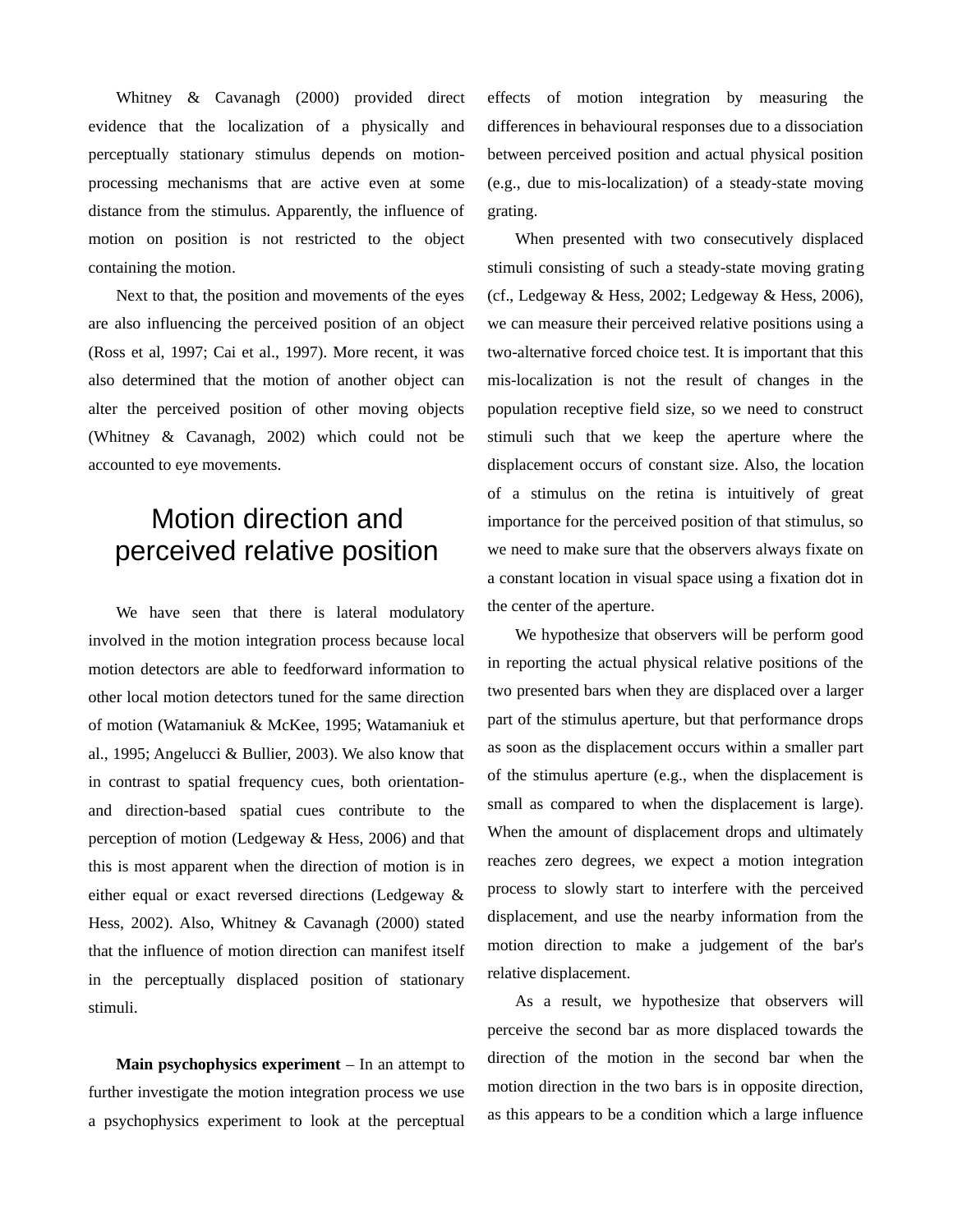on motion perception (Ledgeway & Hess, 2002). For equal motion directions between the bar presentations, we expect the responses to be constant and fairly physical accurate, e.g. we do not expect response biases to be caused by the stimuli because here they are the same.

**Eye-tracking experiment –** Watamaniuk & Heinen (1999) found some connections originating from the V5/MT area towards the areas controlling eye movements, and we earlier indicated that V5/MT might even process some visual information before it reaches V1 (Beckers & Zeki, 1995). Because the motion will also stimulate the (large) receptive field of V5/MT, this could lead to eye movements.

For the main psychophysics experiment, it is of the utmost importance that we can enforce ourselves to fixate on a specific location in the psychophysics set-up and that these eye movements do not occur, as we do not want changes in eye position to be confused with changes in visual field position.

To test for this, an eye tracking experiment was created where we displayed each of the stimulus configurations from the main psychophysics experiment. Because we use a edged fixation dot (double disc fixation dot), we hypothesize that participants are able to fixate on this dot no matter the stimulus configuration.

### Design and methods

**Subjects –** For the main psychophysics experiment, measurements where obtained from seven subjects (2 female, ages 22-29 years). For the eye tracking experiment, measurements where obtained from two subjects (both male, ages 23 and 27 years, one also participating in the psychophysics study). All subjects had normal or corrected-to-normal visual acuity and have

all been participants in a psychophysics experiment before.

**Apparatus and stimulus presentation –** Visual stimuli were generated using the PsychToolbox version 3 (Brainard, 1997; Pelli, 1997) in the Matlab 7.11 64-bit programming environment running on a Mac G4 computer. The display configuration was a regular cathode ray-tube (CRT) monitor (Iiyama 22 inch) directly in front of the subject using a chin rest and in a fully darkened room. The display output was gamma corrected. The refresh rate of the monitor was set to 60 Hz, and the resolution was set to 1024 by 768 pixels.

For the eye tracking experiment, an EasyGaze biocular eye tracker using infrared illumination with an accuracy of less than one degree visual angle from Design Interactive was used. This accuracy was deemed to be sufficient as any involuntary eye movements would probably exceed this (the offset of the stimulus was at least 2.5 degrees above the fixation dot). The (calibrated) eye tracker operated at a frequency of 53 Hz.

The stimuli in both experiments consisted of moving sine wave patterns within a bar in two consecutive stimulus presentations, with a displacement between the two presentations. These stimuli were generated on the fly using the OpenGL hardware accelerated texture presentation functionality provided by the PsychToolbox and Matlab to allow for the precise timing required in the experiment. All software was custom written.

**Stimulus description – The bar in which the sine** wave pattern moved had a width of 2 degree visual angle, and the moving sine wave pattern had a frequency of 2 cycles per degree and a speed of 3.75 degree per second. The presentation of one bar took 0.75 seconds and the bar was always presented horizontally. The circular presentation window had a radius of 7.51 degree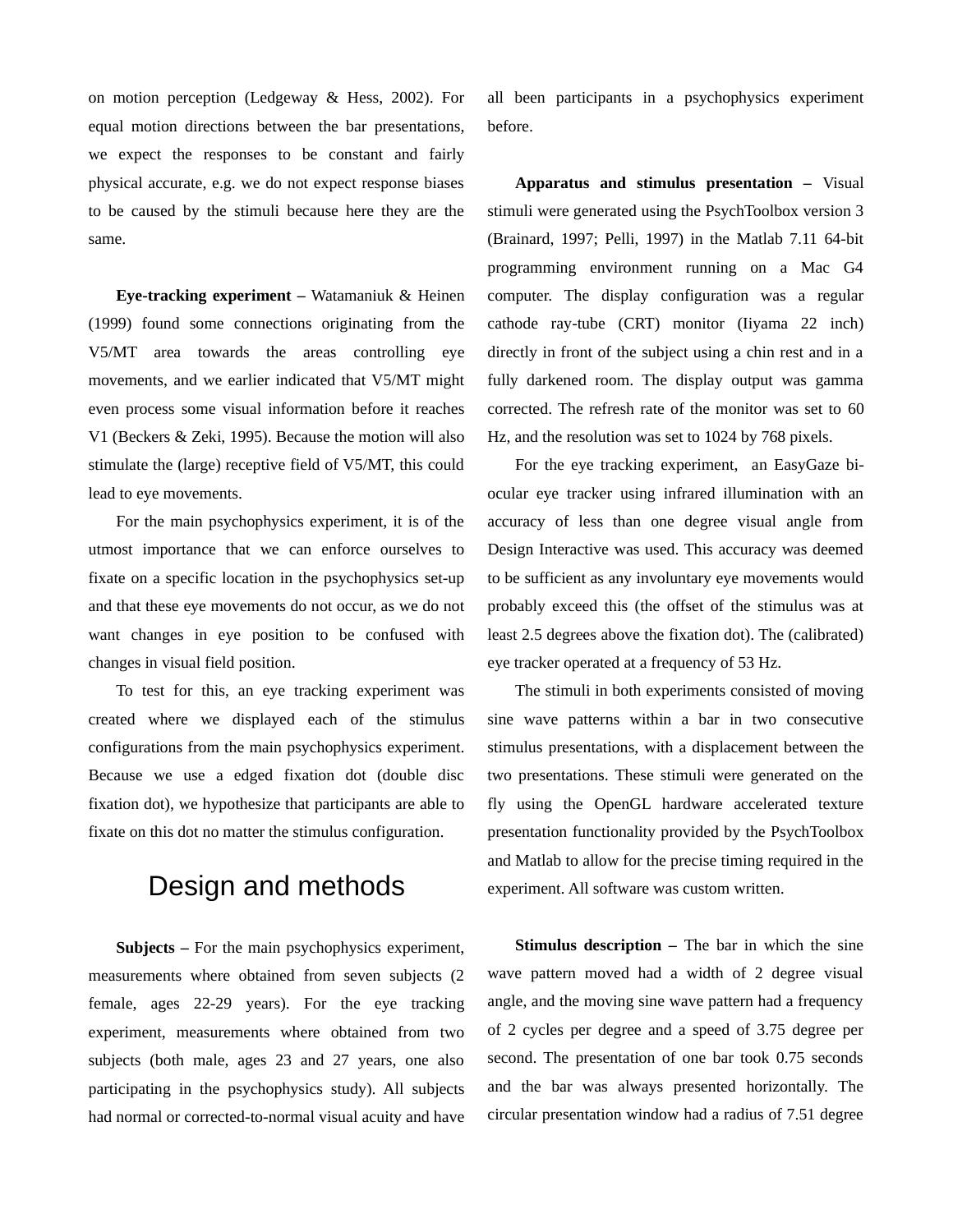visual angle. On the outer 1 degree, a sine wave fade was applied to prevent hard edges. The same fade was applied to the upper and lower 1/3th edges of the bar.

In the center of the screen was a fixation dot present with a radius of 0.2 degree visual angle. This fixation was a double disc dot with in the background a grey dot having a 0.5 degree radius, causing it to appear as a border around the inner fixation dot to prevent involuntary eye movements and help fixation. The inner dot was coloured either red (need response), green (response given) or blue (indicating to press a key to start the next trial).

The pattern movement in the bar was either in upwards or downwards direction, and the presentation of the second bar was either displaced 0, 0.0625, 0.125, 0.1875, 0.25 or 0.5 degrees above or below the first bar around a vertical offset from the fixation dot of either 3.382, 4.133, or 4.885 degrees (the top most three values possible to display in the stimulus window on a logarithmic scale).

The pattern in the second bar moved either in the



*Figure 6: Example bar stimulus with three different displacements. The center mark was the bar position measured from the fixation dot upwards; the top and bottom marks were the positions of the first and second bar presentation. The sine wave pattern had a frequency of 2 cycles per degree; in this example however it is visualized as 1 cycle per degree to enhance visibility.*

same or in the opposite direction. This way, four different motion direction configurations where created (up, up; up, down; down, up; down, down). See figure 6 for an example of the stimulus.

#### Eye tracking experiment

**Procedure and task –** Each subject was presented with all 132 possible previously described stimulus configurations (4 different motion direction configurations x 11 displacements x 3 bar position offsets) in random order. The task was to keep looking at the fixation dot and to press a key when the second bar disappeared.

**Collected data and data analysis –** All (calibrated) eye position coordinates were logged in such a way that they could be linked to the stimulus configuration where they were recorded. The positions of the left and right eyes were average for each recording.

We will "bin" the eye positions with every bin containing the eye position measurements of one trial (e.g. 2 seconds of eye position data). For each bin, the mean X and Y fixation point and the distance of each X and Y eye position to these means will be calculated and translated to degrees of visual angle. This will result in an eye position distribution per bin which can be compared to other bins.

When we find bins which have significant different eye position distributions around their means, we can then determine which specific stimulus configuration elicited the eye movements and discuss that later on.

#### Main psychophysics experiment

**Procedure and task –** Each subject was presented with 10 series of each 132 trials (4 different motion direction configurations x 11 displacements x 3 bar position offsets), interrupted by a break every 10% of the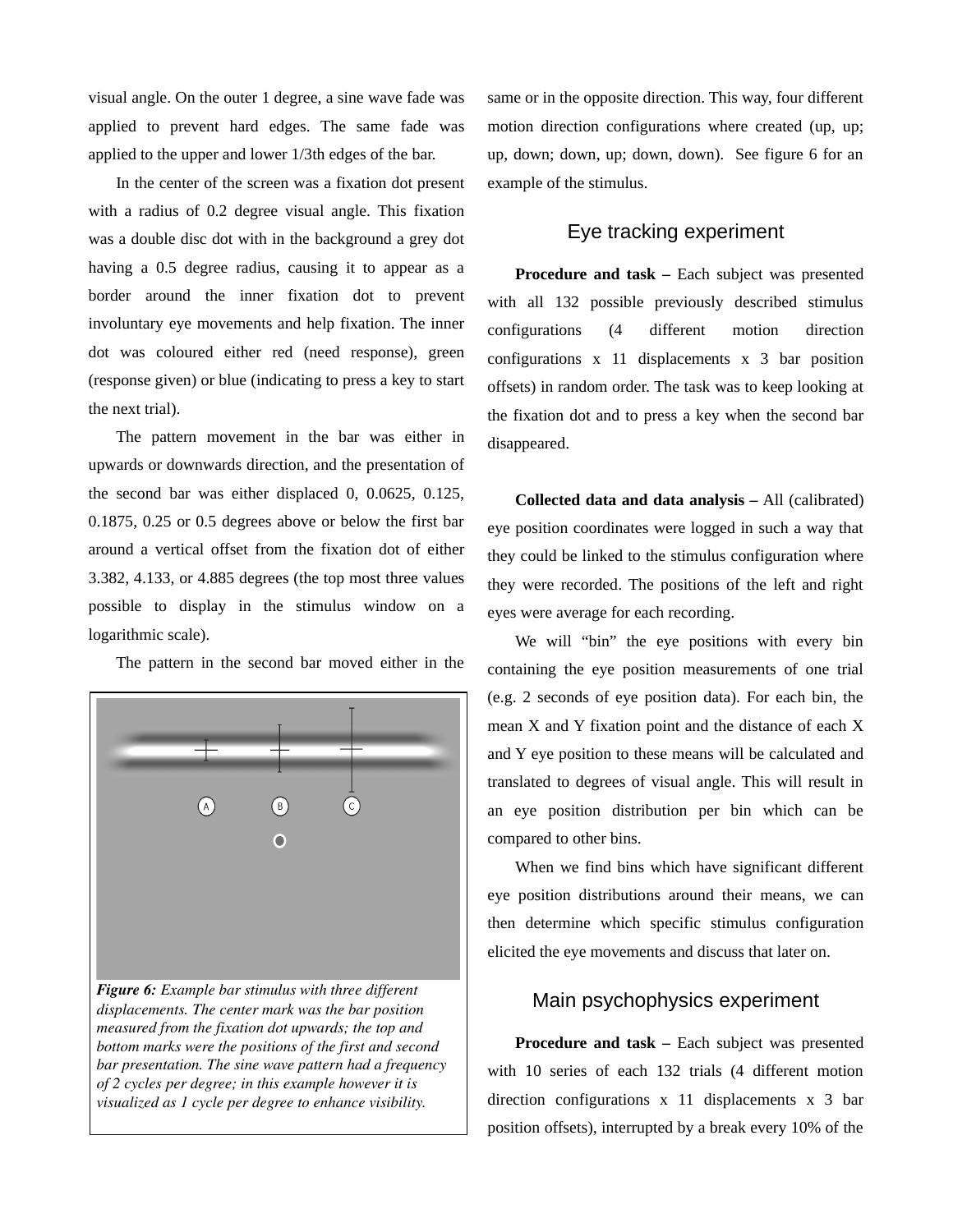

trials to allow the subject to rest. This way, each subject was presented with all trials containing each of the different displacements around each of the different bar position offsets.

Subjects were asked to discriminate whether the second bar was presented above or below the first one, as quick as possible. Response was given in 2AFC (two alternatives, forced-choice, either 'up' or 'down' response using the arrow keys on the keyboard). A series of 16 practice trials were presented before the actual experiment. See figure 7 for the different screens in an example trial.

**Collected data and data analysis –** From the experiment, the response and response times were collected together with the different variables in one trial which were (i) the motion direction configuration of the trial, (ii) the displacement between the two presented bars, and (iii) the vertical bar position offset as seen from the fixation dot. Data will be analysed using R and test results will be reported in APA style (see APA publication manual, 2009). Box plots will be reported in standard five-number plots with sample minimum, Q1, Q2 (median), Q3 and sample maximum. Welch's t-test df modification will be applied when required.

To test for response differences between the four different motion directions, we can use a logistic regression where we predict the probability of an 'up' response given a displacement in each of the four motion direction configurations.

Although it would be interesting to test for the effect of a motion integration process when the two consecutive bars are not displaced (because any mis-localization here could be attributed to motion integration), we use a GLM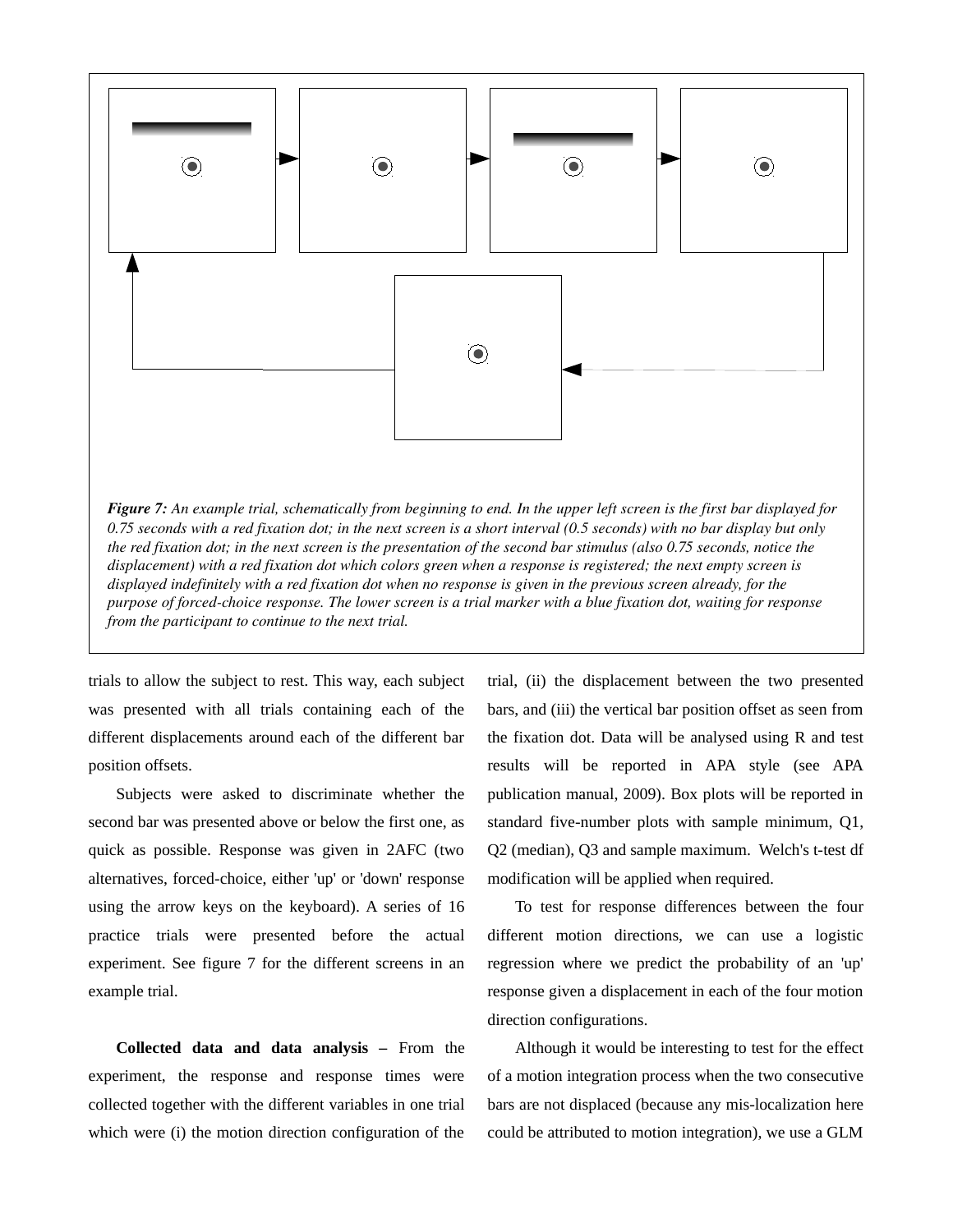

*small circles are all recorded eye positions, the larger black circle is representative for the fixation dot. The bar stimuli always appeared above this fixation dot.*

logistic regression approach due to its increased statistical power in predicting the probability of binomial variables.

We will use this (i) to validate the assumption that the "up" responses are logistically distributed over the different displacements and can be predicted by the motion direction configuration (significance of the  $\chi^2$ test) and (ii) to test for a significant contribution of each of the four motion direction configurations to this distribution (significance of the  $e<sup>b</sup>$  coefficient, e.g. the increase in odds ratio).

First we test this for each subject and then for each of the bar positions (which is the vertical offset from the fixation dot).

Then, we will create a full model in which we predict the "up" response using the displacement and the motion direction configuration across all subjects and all bar positions. We will test this model identically to the previous two, and use it to search for any effect sizes.

To test for effect sizes, the difference in means between the logit fitted values of a motion direction configuration and the values of a standard logistic

function with the same parameters can be compared using a simple t-test.

### **Results**

### Eye tracking experiment

Each of the two subjects was analysed separately. First, x/y position plots were generated including all eye positions recorded. See figure 8. In these plots we see most of the eye positions are in or around the fixation dot, with some positions further above (subjects 1 and 2) and some to the right (subject 1).

Using the bin calculation method, we found no differences between bins for both subject 1,  $F_{(131, 16143)}$  = 2.10,  $p = n.s.,$  as for subject 2,  $F_{(131, 16143)} = 1.18, p = n.s.$ This indicated that further research into the distribution of eye positions in each of the separate bins (for instance, for each of the displacements of the stimuli) was not required because the distribution across bins did not differ.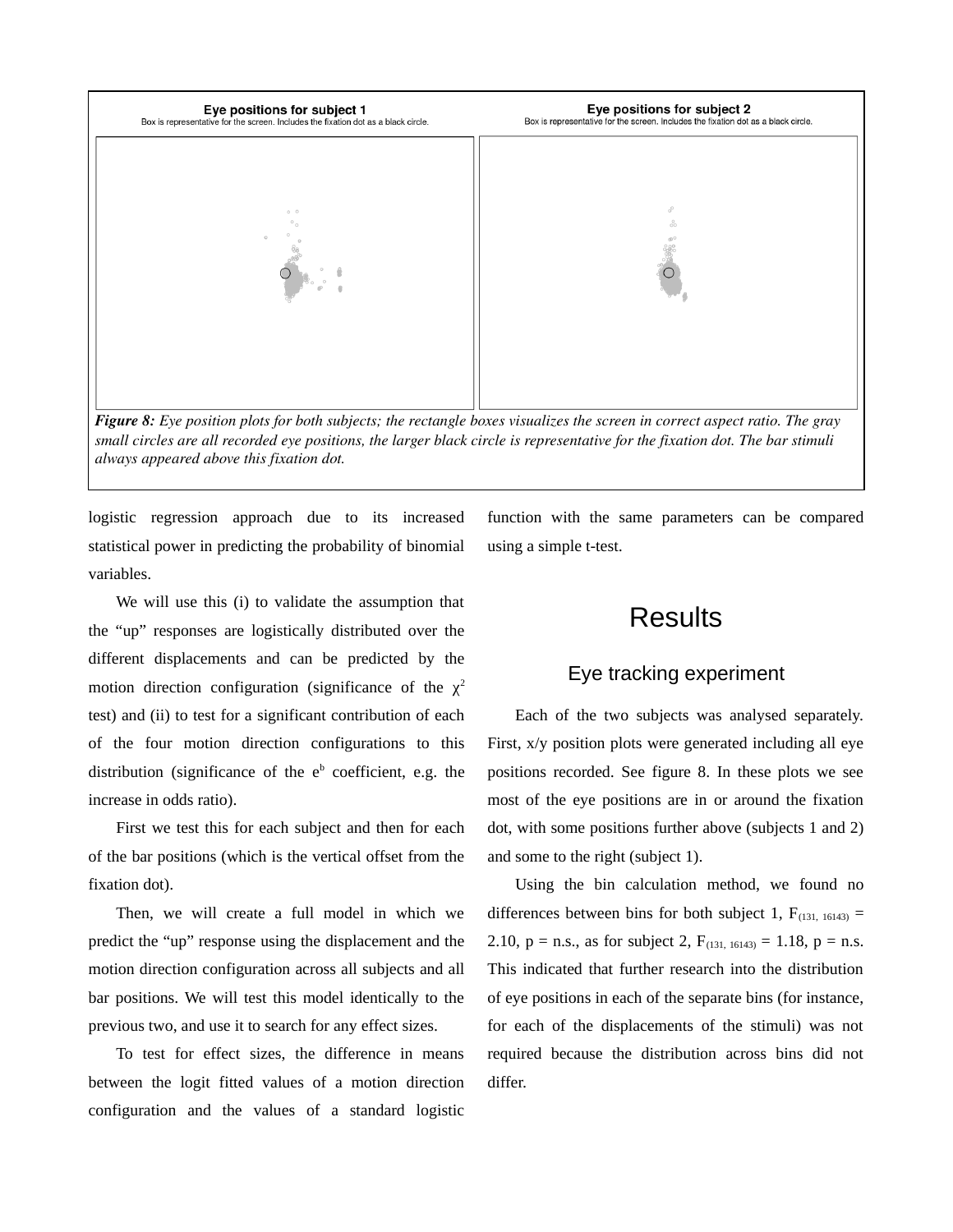

*Figure 9: Box plot of response times of the subjects who experienced no problems. These five subjects were combined in this graph, but tested individually. The distribution of the responses seems constant across the sessions.*

#### Main psychophysics experiment

While doing the experiment, two of the seven subjects experienced dizziness and very dry eyes. One of these subjects even experienced some nausea and headache during the task. To see whether this had any influence on the results, response times from each individual subject were tested using an ANOVA to see if they significantly changed between breaks. For the two subjects who experienced problems a strong effect was found,  $F_{(9, 1310)} = 325.93$ ,  $p < .001$  and  $F_{(9, 1310)} = 401.48$ , p < .001. The response times of these two subjects improved over time, which indicated a practice effect. As a result, the data of these two was excluded from further analysis. For the other five, no such effect was found (also see figures 9 and 10).

As described there are four motion direction configurations in our set-up. For convenience, we will name these motion direction configurations by

Response times from discarded data between breaks



*Figure 10: Box plot of response times of the subjects who experienced problems. These two subjects were combined in this graph, but tested individually. Compared to the graph left, you can clearly see the difference in response time distribution.*



*Figure 11: Response times across all trials of the subjects who did not experience problems with the task. The response time of the subject 5 was found to be lower than the response times of the other four combined.*

concatenating the motion direction descriptions of the two consecutively presented bars; "DownDown", "UpUp", "DownUp", and "UpDown".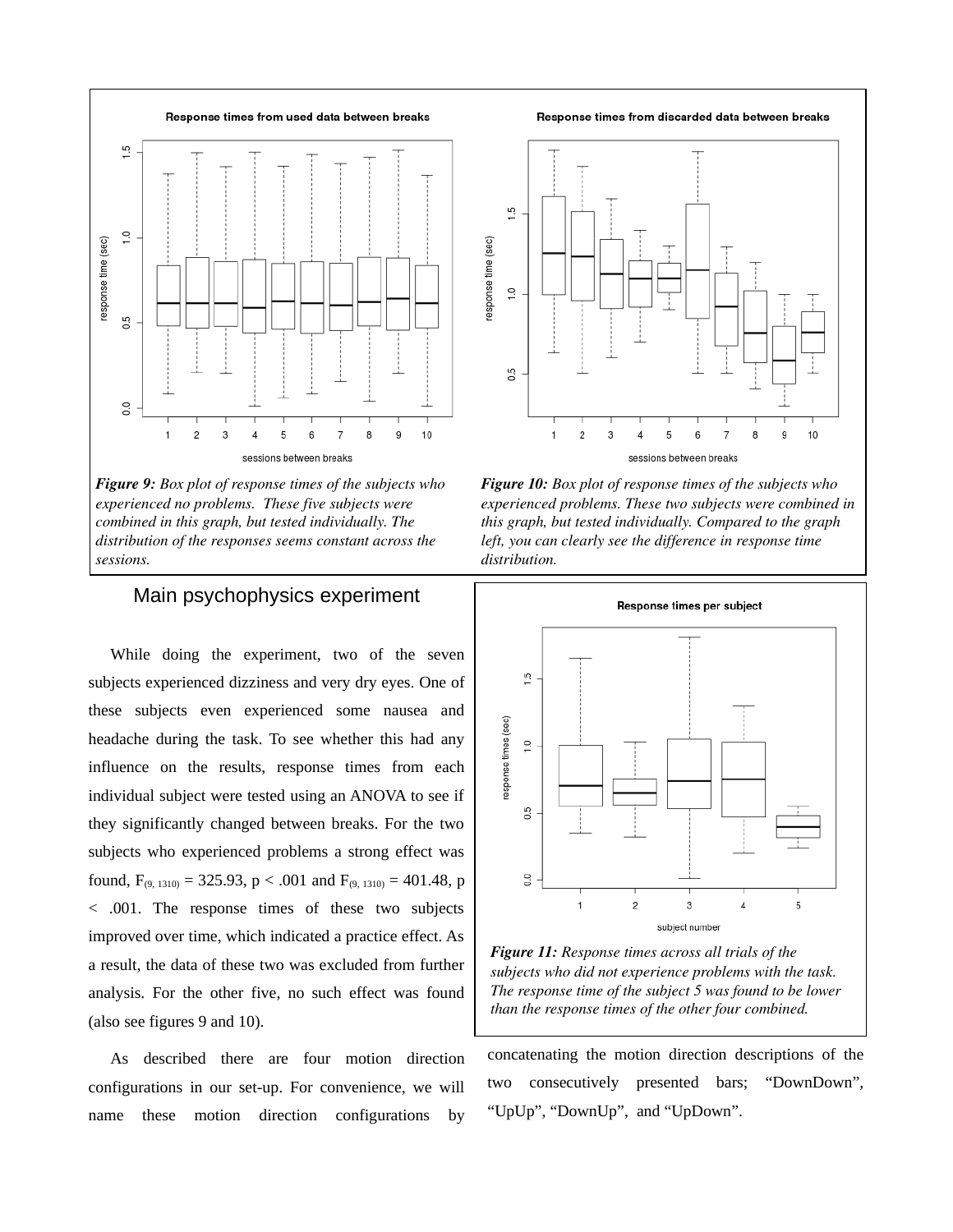|                | DownUp      |         | <b>UpUp</b> |             | <b>DownDown</b> |                  | <b>UpDown</b> |             |  | Full model |                  |                          |  |
|----------------|-------------|---------|-------------|-------------|-----------------|------------------|---------------|-------------|--|------------|------------------|--------------------------|--|
| subject        | $e^{\rm b}$ | p       | $e^{\rm b}$ | p           | $e^{\rm b}$     | $\boldsymbol{p}$ | $e^{\rm b}$   | p           |  | $\chi^2$   | $\boldsymbol{p}$ | $-2LL$                   |  |
| $\overline{ }$ | 29.49       | < 0.001 | 115.75      | $\leq .001$ | 495.26          | $\leq .001$      | 1328.17       | $\leq .001$ |  | 78.4       | < 0.001          | 1233.6                   |  |
| 2              | 120.35      | < 0.001 | 124.76      | < 0.001     | 941.00          | $\leq .001$      | 317.43        | $\leq .001$ |  | 35.9       | < 0.001          | 1267.3                   |  |
| 3              | 1069.86     | < 0.001 | 51.35       | $\leq .001$ | 140.13          | $\leq .001$      | 1714.17       | $\leq .001$ |  | 129.9      | < 0.001          | 1377.4                   |  |
| $\overline{4}$ | 201.10      | < 0.001 | 38.46       | < 0.001     | 158.00          | $\leq .001$      | 534.80        | $\leq .001$ |  | 34.5       | < 0.001          | 1310.5                   |  |
| 5              | 1.19        | n.s.    | 1.97        | n.s.        | 5.65            | < .001           | 2.34          | .042        |  | 2.4        | n.s.             | $\overline{\phantom{0}}$ |  |

*Table 1: The results of the logistic regression for each of the subjects individually. Each of the motion direction configurations contributed significantly to the changes in "up" response per displacement in four out of five participants. The "up" responses from subject 5 could not be attributed to the displacements in the "DownUp" and "UpUp" configurations, but very* slightly in the other other two configurations (e<sup>b</sup> values near 1, indicating small changes in odds ratio for an "up" response).

|                  | DownUp       |             | <b>UpUp</b> |             | <b>DownDown</b> |             | <b>UpDown</b> |         | Full model |                  |        |
|------------------|--------------|-------------|-------------|-------------|-----------------|-------------|---------------|---------|------------|------------------|--------|
| bar<br>position  | $e^{\theta}$ | D           | $e^{\rm b}$ | D           | $e^{\rm b}$     | D           | $e^{\rm b}$   | p       | $\chi^2$   | $\boldsymbol{D}$ | $-2LL$ |
| 3.382°           | 240.92       | $\leq .001$ | 81.25       | < 0.001     | 184.00          | $\leq .001$ | 138.00        | < 0.001 | 70.1       | .001             | 1708.8 |
| 4.133 $^{\circ}$ | 164.92       | $\leq .001$ | 31.18       | $\leq .001$ | 570.96          | $\leq .001$ | 829.51        | < 0.001 | 83.9       | .001             | 1747.5 |
| 4.885 $^{\circ}$ | 46.61        | < .001      | 105.63      | < 0.001     | 120.51          | $\leq .001$ | 2216.62       | < 0.001 | 103.8      | .001             | 1813.0 |

*Table 2: The results of the logistic regression for each of the bar positions separately. The contribution to the responses in* each of the displacements for all four motion direction configurations were significant. The fit of the model (log-likelihood, *here denoted as 2LL) increases when the bar is placed further away from the fixation dot.*

First, the logistic analysis was performed across all bar positions but separately for each subject. The logistic functions of each motion direction configuration contributed significantly to the "up" responses on the displacements for four out of five subjects, but not for the fifth subject (see table 1). For this fifth participant, only small effects in the "DownDown" configuration (*e* b  $=$  5.65, p  $\le$  .001) and in the "UpDown" configuration ( $e<sup>b</sup>$  $= 2.34$ ,  $p = .042$ ) were found and not in the other two configurations. This resulted in an absence of overall effect across all motion direction configurations ( $\chi^2$  = 2.4,  $p = n.s$ .). The response times from the fifth participant also appeared different from the other four (figure 11), and they were proven to be significantly lower compared to the response times of the other four combined,  $t(6368.48) = -74.58$ ,  $p < .001$ . The data from this participant was therefore left out from further analysis.

The same analysis was performed across all four remaining subjects but separately for each of the three bar positions (3.382, 4.133, and 4.885 degrees vertical offset from the fixation dot). For all of these positions, the four motion direction configurations performed significantly in explaining the probability of an "up" response across displacements (see table 2).

The overall fit of the model (e.g. across all motion direction configurations) increases with the bar position (see the -2LL values in table 2), and both the difference between "DownUp" and "UpUp" configurations, and the difference between "DownDown" and "UpDown" configurations appear to increase with the offset of the bar (see figure 12). This indicates that we might find a larger effect of motion integration in more peripheral areas. The differences in the motion direction effects between the different bar positions could not be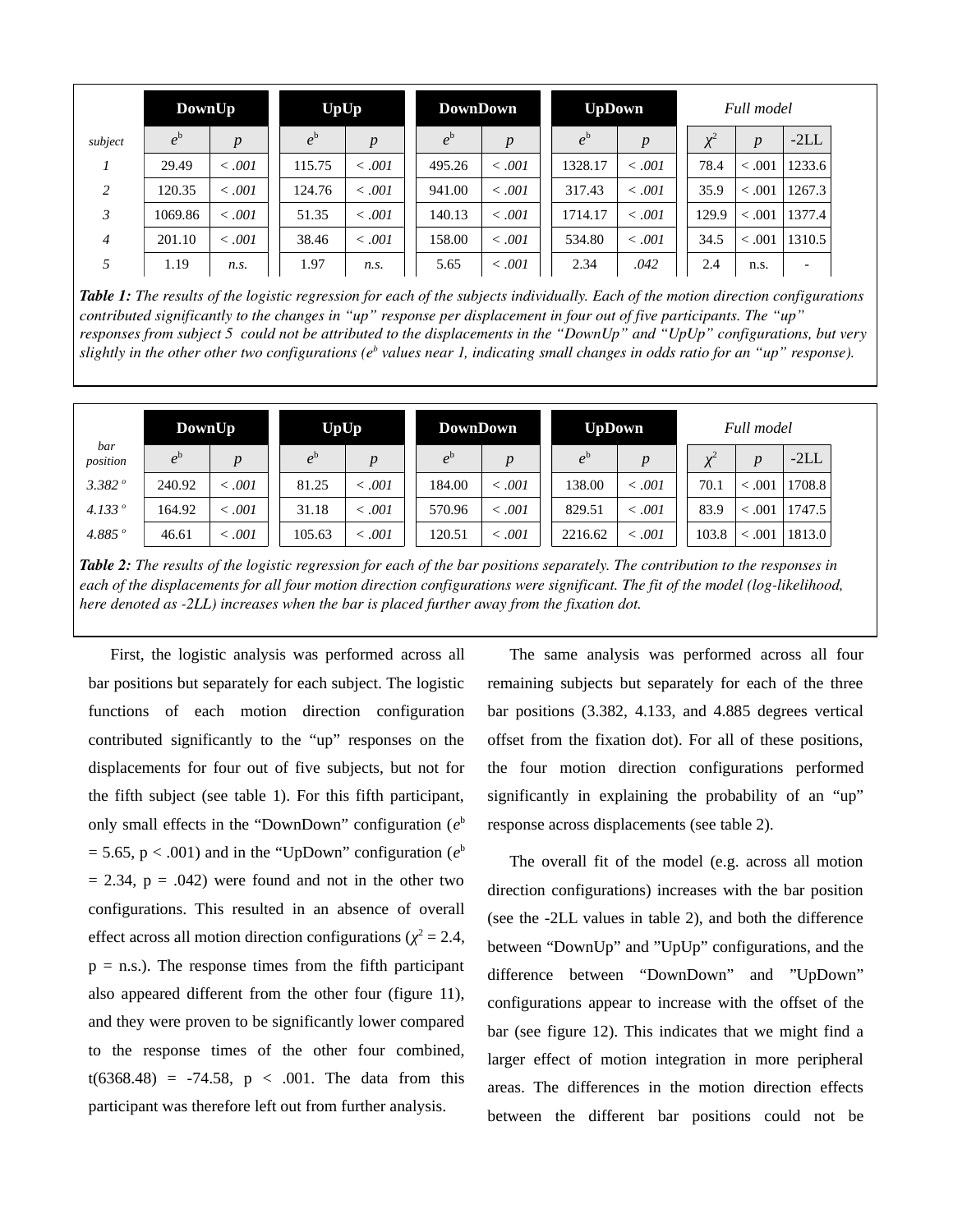

*Figure 12: The logit regression of the responses on the displacements in each of the four motion direction configurations (from upper line to lower line: "DownUp", "UpUp", "DownDown", "UpDown"), in each of the different bar positions. Error bars were left out to enhance readability. It appears that the "DownUp" and "UpUp" and also the "DownDown" and "UpDown" lines are father apart from each other when presented further away from the fixation dot, supporting the idea of a larger effect in more peripheral areas.*



*Figure 13: Full logit regression model of each motion direction configuration across all bar positions and all four subjects. Configurations, from top to bottom: "DownUp", "UpUp", "DownDown", "UpDown". Error bars were left out to enhance readability.* 

statistically proven however, because all of these differences were either not significant or had a small effect size due to the small amount of samples per bar position.

We now know that motion direction contributes significantly to the responses in our task within the four participants and on all bar positions. To test whether the four motion direction configurations were distinct from each other across any bar position and across all subjects, a GLM logistic model was created similar to the previous ones but this time including all samples.

The variance in response could be significantly explained by a full model of the displacements across all subject and all of the four motion direction configurations including each bar position ( $\chi^2$  = 255.6, p < .001). Each of the motion direction configurations contributed significantly to this model;  $e_{DownDown}^b$  = 212.86,  $p < .001$ ,  $e^{b}$ <sub>UpDown</sub> = 527.16,  $p < .001$ ,  $e^{b}$ <sub>UpUp</sub> = 59.54,  $p < .001$ , and  $e_{DownUp}^b = 115.13$ ,  $p < .001$ , see figure 13 for a plot of this model. The full model had the largest fit (as compared to each of the previous models based on either subject or bar position),  $-2LL = 5392.4$ (see also tables 1 and 2), and was therefore used to search for effect sizes.

The hypothesized constancy of the response bias was tested by comparing the "DownDown" and "UpUp" configurations (e.g. no change in motion direction between presentations). When comparing the differences in means between the logit fitted values of each of these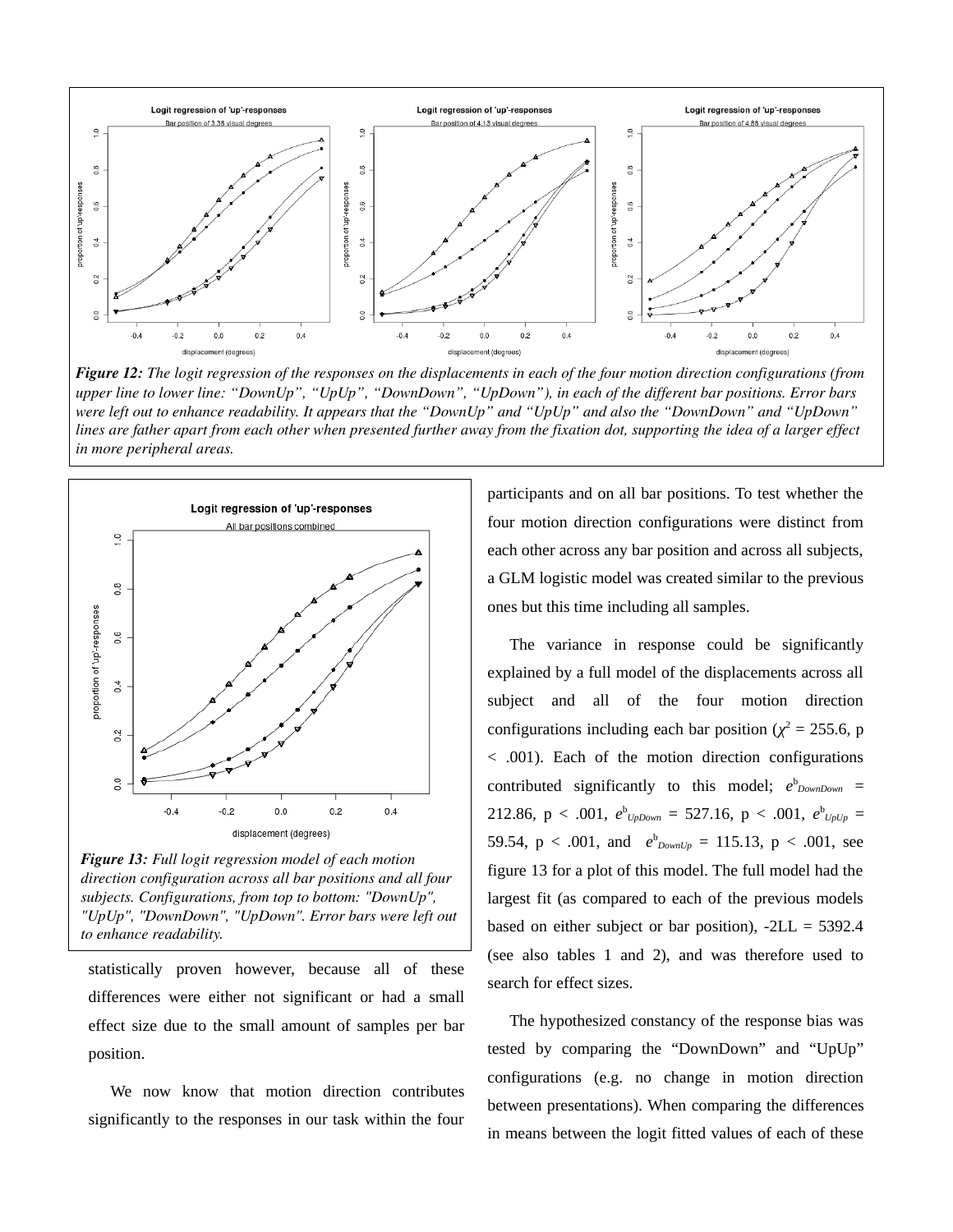motion direction configurations and the values of a standard logistic function, we found an unexpected significant difference,  $t(2628.6) = -21.78$ ,  $p < .001$ , and with a medium effect size,  $r = .39$ .

A similar test was performed to test the motion integration effect by testing (i) the differences between the "DownUp" and "UpUp" configurations, and (ii) the difference between the "DownDown" and "UpDown" configurations. Here, the differences in the number of "up" responses can only be explained by the difference in motion direction and hence by the hypothesized presence of a motion integration process.

Significant effects were found with (i) "DownUp" contributing to the integration effect,  $t(2636.4) = 7.94$ , p  $<$  .001, r = .23 as well as (ii) "UpDown", t(2638.0) = -3.65,  $p < .001$ ,  $r = .11$ . There also was a significant difference between these two,  $t(2632.1) = 3.02$ ,  $p < .001$ ,  $r = .24$ . It should be noted that the former two t-test statistics should be compared using their absolute (e.g. unsigned) values, as the "UpDown" effect decreases the probability for an "up" response, whereas the "DownUp" effect increases the probability for an "up" response. We can thus say that the "DownUp" effect is significantly larger than the "UpDown" effect due to the latter t-test.

# Discussion and future directions

Using a two-alternative forced-choice task where participants were asked to fixate on a stationary dot and identify the displacements of two consecutively displayed horizontal bars containing a moving sine wave grating, we tried to search for and investigate perceptual motion integration effects. We also conducted an eyetracker experiment to see if we could fixate ourselves on the fixation dot in the stimulus configuration.

*Using the eye-tracker experiment,* we found that observers had no significantly different set of eye positions between any of the different stimulus configurations.

This tells us that in the stimulus aperture that we created, either no eye *movements* occurred because of the stimulus presentation or that there was no significant *difference in eye positions* across the stimulus configurations. Both situations however tells us that eye gazing in this particular psychophysics set-up was relatively stable, which was a important presumption to test (i) because Watamaniuk & Heinen (1999) found some connections originating from the V5/MT area (which was constantly stimulated with different stimulus configurations in our experiment) towards the areas controlling eye movements, and (ii) because we earlier indicated that this V5/MT might even process some visual information before it reaches V1 (Beckers & Zeki, 1995), thus having the possibility to induce eye movements because we constantly stimulated different V1 receptive fields.

Although not significant, an indication of this effect can still be seen in the eye position plots in figure 8, where we can seen that the eye positions which were away from the fixation dot were generally always in the direction of the stimulus presentation (e.g., above the fixation dot). This is nicely visible for subject 2 in particular. For subject 1, we also see some positions located to the right of the fixation dot (again, although apparently not significant), which could be small random artefacts for example because this subject slightly rotated his head sometimes (for a review of these, see for instance Shaunak et al., 1995).

*In the main psychophysics experiment,* we hypothesized that observers will be perform good in reporting the actual physical relative positions of the two presented bars when they are displaced over a larger part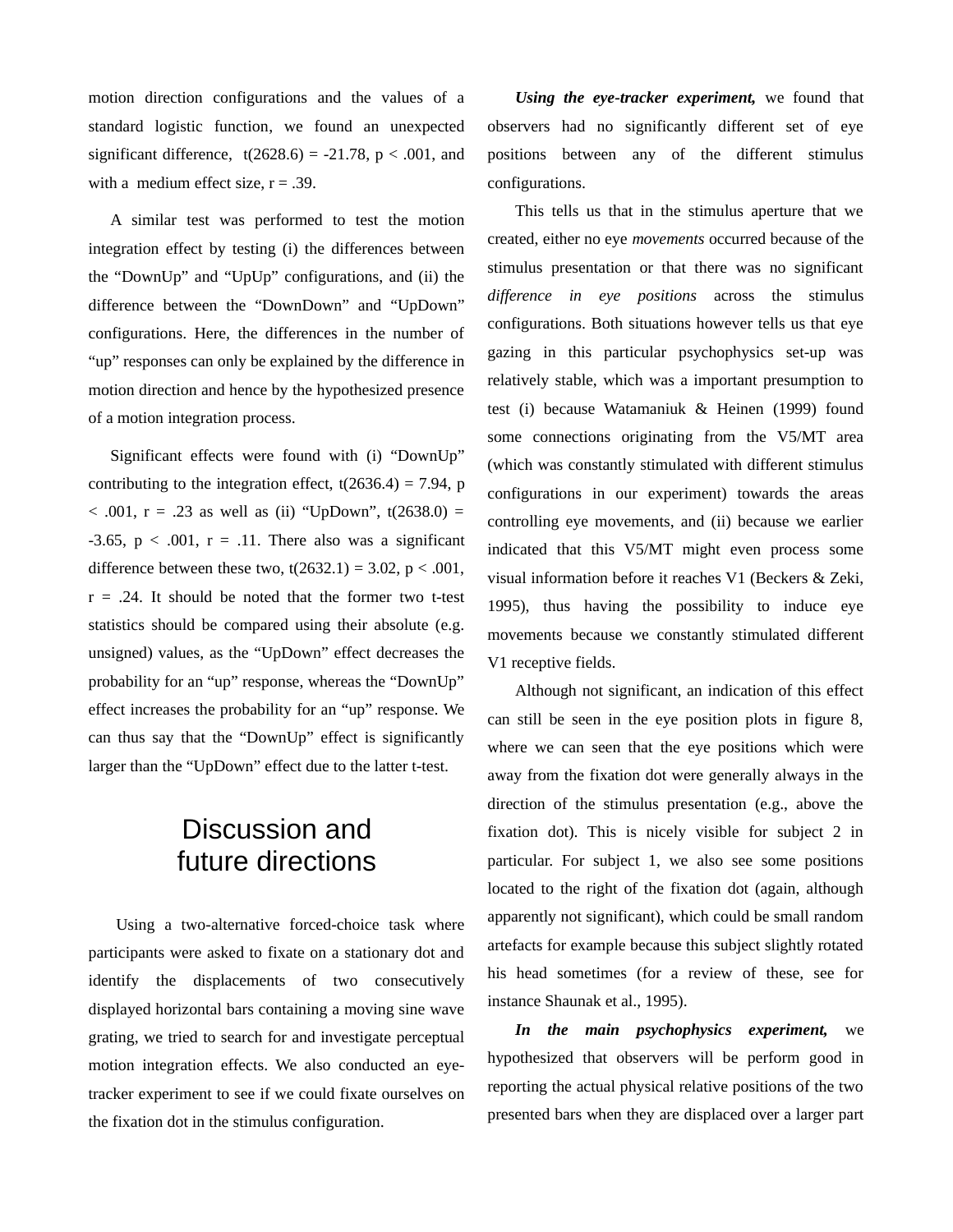of the stimulus aperture, but that performance drops as soon as the displacement occurs within a smaller part of the stimulus aperture. In the largest displacements  $(-0.5<sup>o</sup>)$ and 0.5°), observers had a proportion of 'up' responses which fairly resembled the true physical displacements (see figure 13). The fact that the logistic regressions for each of the motion direction configurations differed from each other was due to the variance around the  $0^{\circ}$ displacement condition, telling us that there is at least some effect of motion direction on the perceived relative displacement of two consecutively bars and hence validating that part of our hypothesis.

The presence of that effect was statistically proven by looking at the responses in the situation where the two consecutively displayed bar were in *equal* motion directions, and comparing it to the situation where the second of the two subsequent consecutively displayed bars was in *opposite* motion direction. This was done for (i) when the motion in the initial bars both were in the upper direction ("UpUp") and (ii) when the motion in the initial bars both were in the lower direction ("DownDown"). We found in situation (i) a significant effect with  $r = .23$  and in situation (ii) a significant effect with  $r = .11$ . This supports the idea that there is a different effect of equal and opposite motion direction on motion perception (cf. Ledgeway & Hess, 2006) and that the direction of motion, next to being critical for contour detection, is also critical in perceived relative displacement.

The two aforementioned (i) and (ii) situations were also compared and had a significant difference with (i) having a larger effect,  $r = .24$ , indicating that not only did a motion integration effect exists, but there was also difference between the two situations where we thought this effect would be visible.

One line of reasoning could be because of some sort of eccentricity effect. Higher levels of initial bar offset appeared to give increased effects (see figure 12), although this could not be statistically proven because of the small amount of samples. The two streams hypothesis gives a supported argument for the potential cause of this effect: whereas both the ventral ("what") and dorsal ("where") pathways are processing the neural responses in the more foveal areas (cf., Sawatari & Callaway, 1996); for the more peripheral areas (higher levels of initial bar offset) this is mainly the dorsal pathway because here the influence of the ventral pathway is limited (Goodale & Milner, 1992). As the relative contribution of the dorsal pathway in these visual areas is therefore larger and because we find motion to be largely related to the dorsal pathway in literature, the increased effects of motion integration processes in the trials with a bar positioned further away from the fixation dot could be explained because here the bars are simply positioned in the more peripheral areas. This would also clutter the significant  $r = .24$  difference between "DownDown" versus "UpDown" and "UpUp" versus "DownUp" configurations, because we ignored this eccentricity data here. Future research could be conducted to statistically prove this presumption.

Another line of reasoning for this effect could be that the visual systems compensates for the neural delays of processing visual information by spatially extrapolating the bar forward in space along its expected trajectory (Nijhawan, 1994; Khurana & Nijhawan, 1995) which could have a difference of effect when it is along a trajectory leaving the foveal area as compared to a trajectory entering the foveal area again using the supporting arguments from the two streams hypothesis. However, Whitney and colleagues (2000) later showed that such a model is not tenable.

The results of Whitney & Cavanagh (2000) showing that the influence of motion direction can manifest itself in the perceptually displaced position of stationary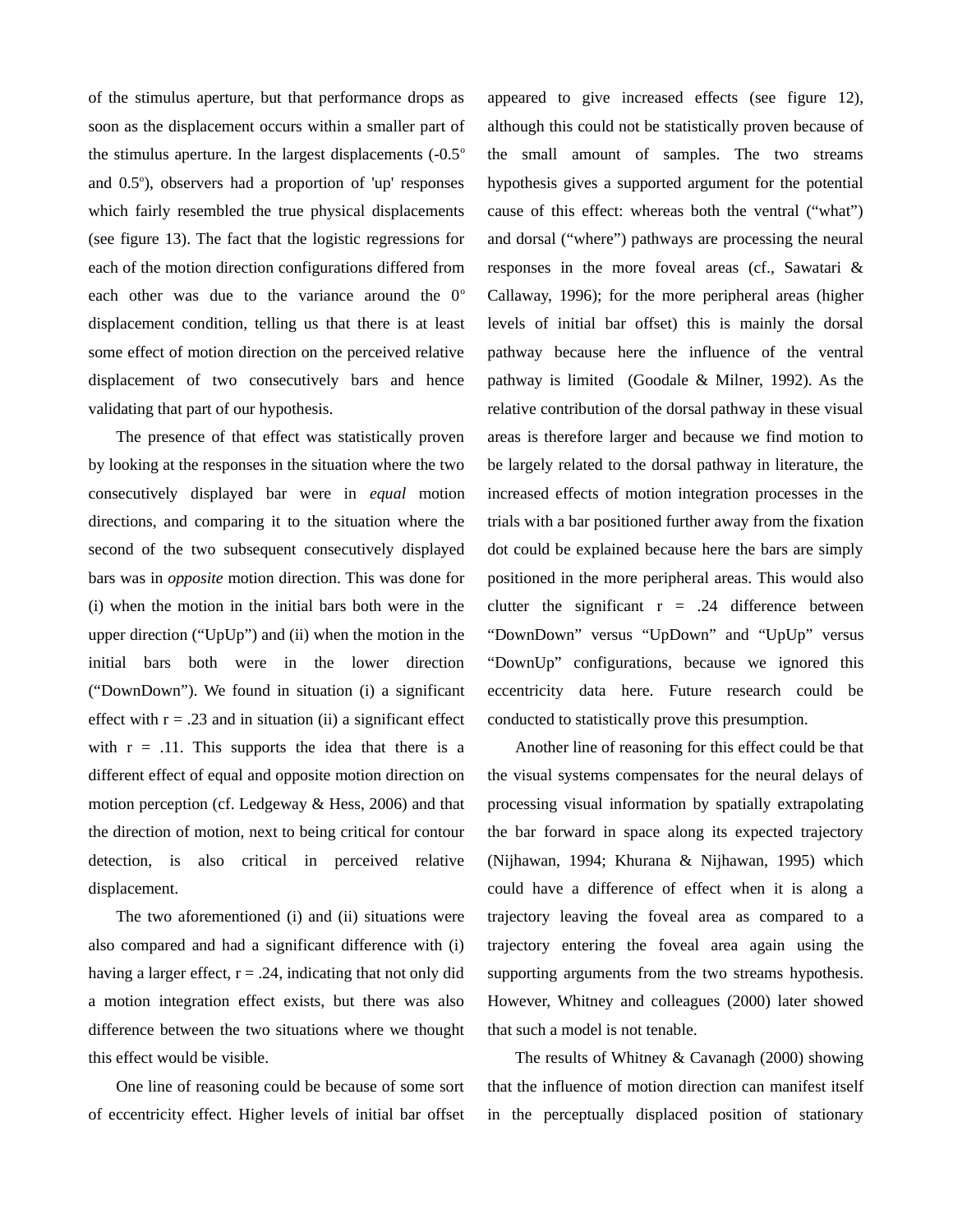stimuli could also be the other way around; that the influence of the stationary object (here the fixation dot) could have some sort of effect on the moving stimuli. There might also be a temporal effect within the association field of the motion from the first and/or second consecutively presented bars in addition to the spatial effect of the motion in the first bar on the second bar (cf. Whitney & Cavanagh, 2002). The constant size of the population receptive field could also be involved here, as this potential temporal component could reside and influence anywhere and any process between for instance V1 and V5/MT. Future research could be conducted to address these kind of questions.

As to the encountered practice effect in the main psychophysics study, it is to be expected that subjects who are not used to psychophysical experiments could experience some difficulties, especially with tasks outside of the fixation area. However, the two participants who showed the practice effect and were consequently filtered out, were used to psychophysical experiments including some with tasks beyond area of fixation. Apparently, this task is very difficult to perform even after the initial practice trials. Figure 10 gives the impression that these two participants started to perform likewise to the other participants after the sixth break however, which is only after a lot of trials (~650). For subsequent studies, it might therefore be more suitable to used more experienced observers to prevent these kind of practice effects and therefore also prevent possible limitations on the data analysis.

The third participant whose data was discarded from the logistic regression analysis had no apparent problems with the task, but still performed significantly different from the other participants. It is possible that motion integration, as addressed earlier, has a temporal component and that the integration process did not yet start or that any other temporal influence was missing when this participant gave his or her response. The significantly faster responses compared to the other participants support this idea. Also interesting to see is that this participant had an effect of motion integration only in the "DownDown" versus "UpDown" configuration, be it very small (*e* b values near 1, relatively low especially compared to the other observers). Whether this has any relation with the previously stated possibility of a larger effect in the peripheral areas, or that the same hypothetical temporal component influences this, is yet unknown.

### **Conclusion**

Because we found a significant difference between the "DownDown" versus "UpDown" and "UpUp" versus "DownUp" configurations, we conclude that this is due to the presence of a motion integration process which results in perceived relative (mis-)localization in line with the motion direction of the second presented bar. The motion integration process appears to use the information from the motion direction to make a decision about relative displacements.

We also conclude that the stimulus set-up we used is suitable for research into the perceptual effects of motion integration because it allows us to measure these kind of processes without the confounding effect of eye movements which could potentially be confused with changes in visual field position and hence make any interpretation about perceived relative (mis-)localization difficult.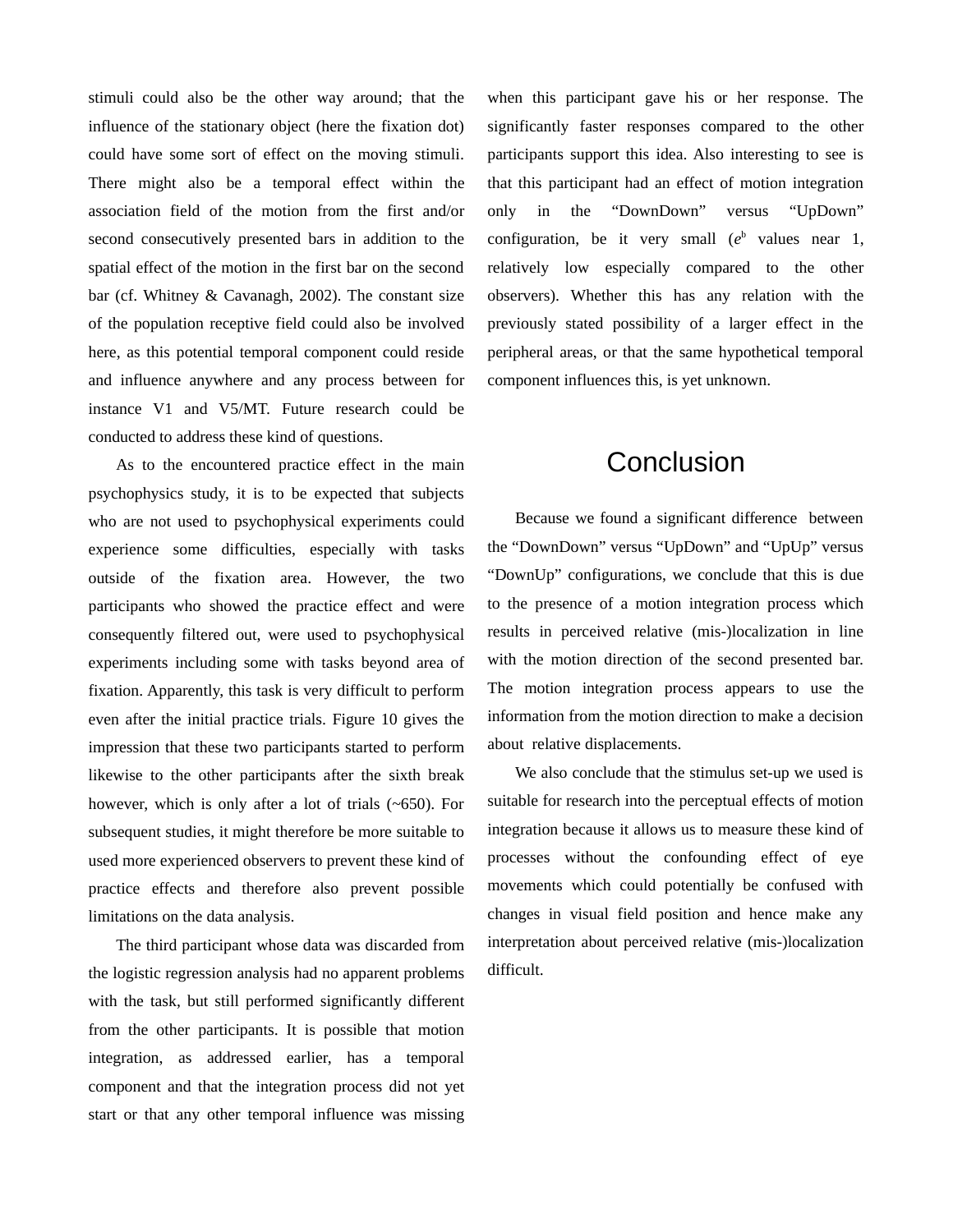### **References**

- Adelson, E.H., & Bergen, J.R. (1985). Spatiotemporal energy models for the perception of motion. *Journal of the Optical Society of America A, 2*, pp. 284-299.
- Adelson, E.H., & Movshon, J.A. (1982). Phenomenal coherence of moving visual patterns. *Nature, 300,* pp. 523-525.
- Amano, K., Wandell, B.A., & Dumoulin, S.O. (2009). Visual Field Maps, Population Receptive Field Sizes, and Visual Field Coverage in the Human MT+ Complex. *Journal of Neurophysiology, 102*(5), pp. 2704-2718.
- Angelucci, A., & Bullier, J. (2003). Reaching beyond the classical receptive field of V1 neurons: horizontal or feedback axons? *Journal of Physiology, 97*(2-3), pp. 141-154.
- Beckers, G., & Zeki, S. (1995). The consequences of inactivating areas V1 and V5 on visual motion perception. *Brain, 118*(1), pp. 49-60.
- Born, R.T., & Bradley, D.C. (2005). Structure and function of visual area MT. *Annual Review Neuroscience, 28*, pp. 157-189.
- Braddick, O.J. (1988). Contours revealed by concealment. *Nature, 333*, pp. 803-804.
- Brainard, D. H. (1997). The Psychophysics Toolbox. *Spatial Vision, 10*, pp. 433-6.
- Cai, R.H., Pouget, A., Schlag-Rey, M., & Schlag, J. (1997). Perceived geometrical relationships affected by eye-movement signals. *Nature, 386*, pp. 601-604.
- Caplovitz, G.P. , & Tse, P.U. (2007). V3A processes contour curvature as a trackable feature for the perception of rotational motion. *Cerebral Cortex, 17*(5), pp. 1179-1189.
- Cavanagh, P., & Mather, G. (1989). Motion: the long and short of it. *Spatial Vision, 4*, pp. 103-129.
- DeValois, R.L., Yund, E.W., & Helper, N. (1982). The orientation and direction selectivity of cells in macaque visual cortex. *Vision Research, 25*, pp. 1874-1884.
- DeYoe, E.A., Carman, G.J., Bandettini, P., Glickman, S., Wieser, J., Cox, R., Miller, D., & Neitz, J. (1996). Mapping striate and extrastriate visual areas in human cerebral cortex. *Proceedings of the National Academy of Sciences USA, 93*, pp. 2382- 2386.
- Douglas, R.J., & Martin, K.A.C. (2004). Neuronal circuits of the neocortex. *Annual Review of Neuroscience, 27*, pp. 419-451.
- Dumoulin, S.O., & Wandell, B.A. (2008). Population receptive field estimates in human visual cortex. *NeuroImage, 39*, pp. 647-660.
- Field, D.J., Hayes, A., & Hess, R.F. (1993). Contour integration by the human visual system: evidence for a local 'association field'. *Vision Researh, 33*, pp. 173-193.
- Gibson, J.J. (1979). *The Ecological Approach to Visual Perception.* Boston: Houghton Mifflin.
- Goodale, M.A., & Milner, D. (1992). Separate visual pathways for perception and action. *Trends in Neuroscience, 15*, pp. 20-25.
- Hartline, H.K. (1940). The receptive fields op optic nerve fibers. *American Journal of Physiology, 130*, pp. 690-699.
- Hess, R.F., & Field, D.J. (1999). Contour integration: new insights. *Trends in Cognitive Sciences, 3*, pp. 480-486.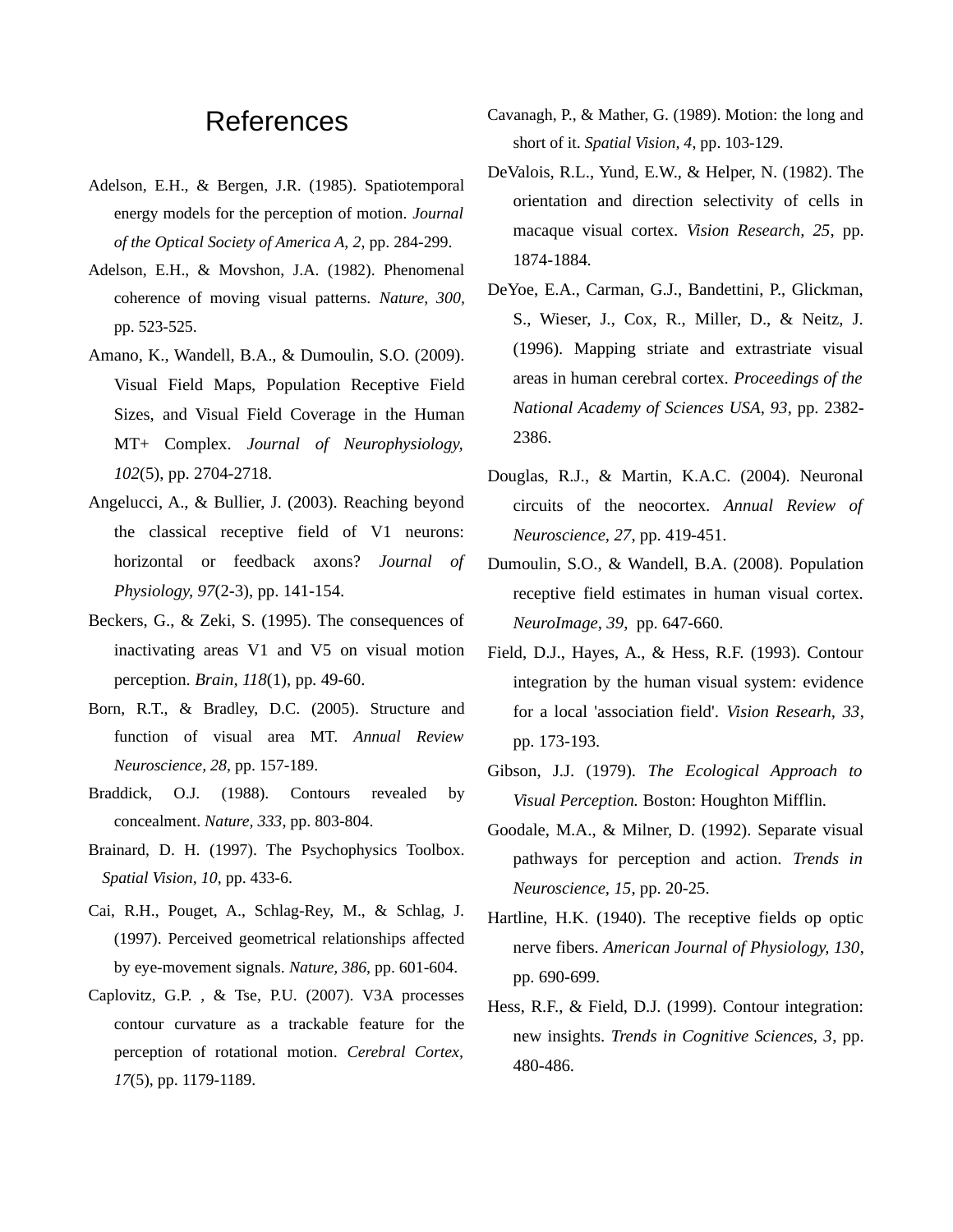- Hubel, D.H., & Wiesel, T.N. (1968). Receptive fields and functional architecture of monkey striate cortex. *Journal of Physiology*, *195*(1), pp. 215- 243.
- Khurana, B., & Nijhawan, R. (1995). Extrapolation or attention shift? *Nature, 378,* p. 566.
- Kovacs, I. (1996). Gestalten of today: early processing of visual contours and surfaces. B*ehavioural Brain Research, 82*, pp. 1-11.
- Ledgeway, T., & Hess, R.F. (2002). Rules for combining the outputs of local motion detectors to define simple contours. *Vision Research, 42*, pp. 653-659.
- Ledgeway, T., & Hess, R.F. (2006). The spatial frequency and orientation selectivity of the mechanisms that extract motion-defined contours. *Vision Research, 46*, pp. 568-578.
- Lennie, P. (2003). The cost of cortical computation. *Current Biology, 13*, pp. 493-497.
- Movshon, J.A., Adelson, E.H., Gizzi, M.S., & Newsome, W.T. (1985). The analysis of moving visual patterns. In: C. Chagass, R. Gattass, & C. Gross (Eds.), *Pattern recognition mechanisms* (pp. 117-151). Rome: Vatican Press.
- Nijhawan, R. (1994). Motion extrapolation in catching. *Nature, 370*, pp. 256-257.
- Pelli, D. G. (1997). The VideoToolbox software for visual psychophysics: Transforming numbers into movies. *Spatial Vision, 10*, pp. 437-442.
- Rao, R.P., & Ballard, D.H. (1999). Predictive coding in the visual cortex: a functional interpretation of some extra-classical receptive-field effects. *Nature Neuroscience, 2*, pp. 79-87.
- Reichardt, W. (1961). Autocorrelation, a principle for the evaluation of sensory information by the central nervous system. In: W.A. Rosenblith (Ed.), *Sensory communication* (pp. 303-317). Cambridge: MIT Press
- Rodman, H.R., & Albright, T.D. (1989). Single-unit analysis of pattern-motion selective properties in the middle temporal visual area (MT). *Experimental Brain Research, 75*(1), pp. 53-64.
- Ross, J., Morrone, C., & Burr, D.C. (1997). Compression of visual space before saccades. *Nature, 386*, pp. 598-601.
- Ramachandran, V.S., & Anstis, S.M. (1990). Illusory displacement of equiluminous kinetic edges. *Perception, 19*, pp. 611-616.
- Sawatari, A., & Callaway, E.M. (1996). Convergence of magno- and parvocellular pathways in layer 4B of macaque primary visual cortex. *Nature, 380*, pp. 442- 446.
- Shaunak, S., O'Sullivan, E., & Kennard, C. (1995). Eye movements. *Journal of Neurology, Neurosurgery & Psychiatry, 59*, pp. 115-125.
- Smith, A.T., Greenlee, M.W., Singh, K.D., Kraemer, F.M., & Henning, J. (1998). The processing of firstand second-order motion in human visual cortex assessed by functional magnetic resonance imaging (fMRI). *Journal of Neuroscience, 18*, pp. 3816-3830.
- Tanaka, K., & Saito, H. (1989). Analysis of motion of the visual field by direction, expansion/contraction, and rotation cells clustered in the dorsal part of the medial superior temporal area of the macaque monkey. *Journal of Neurophysiology, 62*, pp. 626- 641.
- Thorson, J., Lange, G.D., & Biederman-Thorson, M. (1969). Objective measure of the dynamics of a visual movement illusion. *Science, 164*, pp. 1087- 1088.